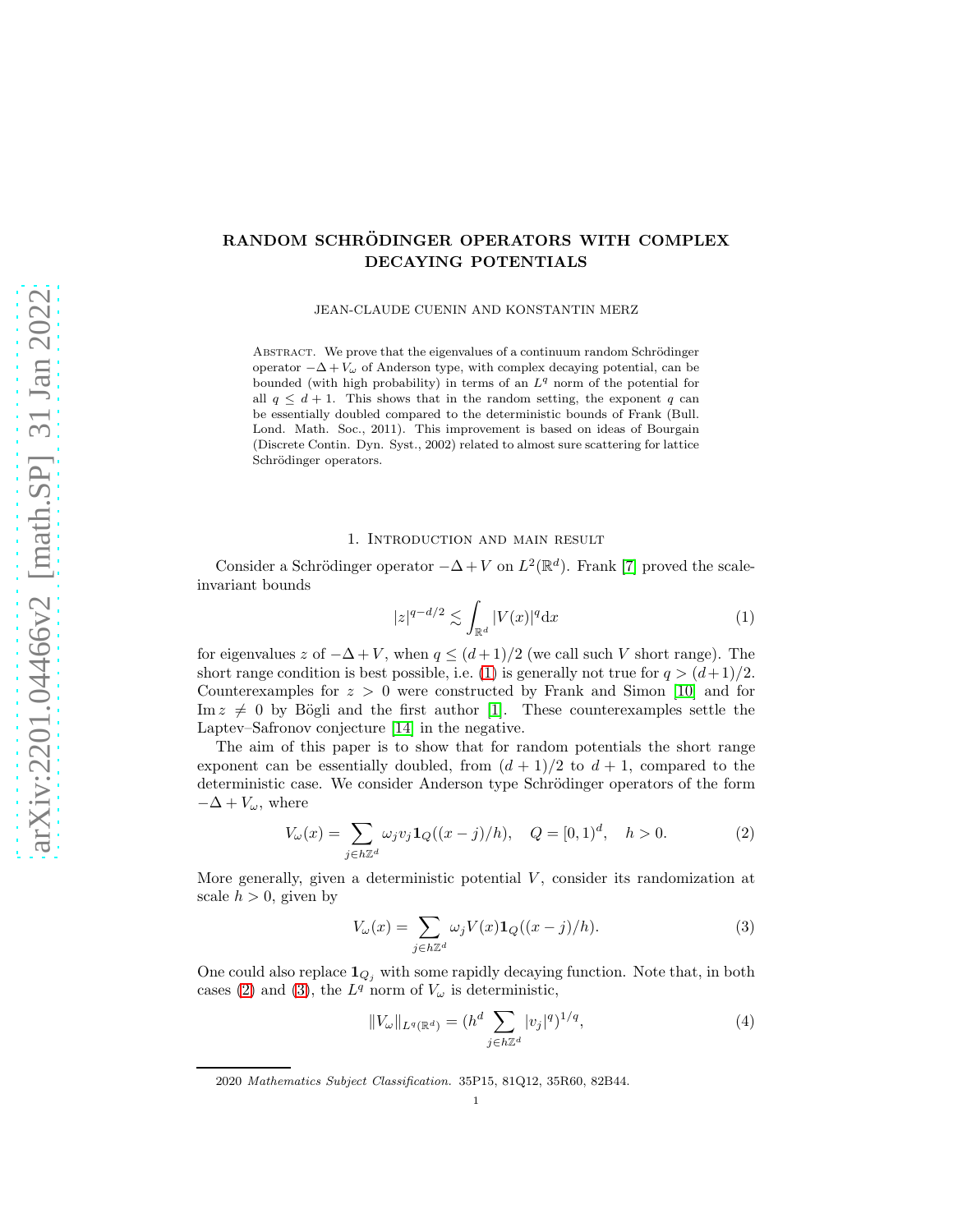where  $v_j$  is the  $L^q$ -average of V over  $j + hQ$  in the general case [\(3\)](#page-0-2), and we have  $||V_\omega||_{L^q(\mathbb{R}^d)} = ||V||_{L^q(\mathbb{R}^d)}$ . For this reason, we also denote the norm [\(4\)](#page-0-3) by  $||V||_{L^q(\mathbb{R}^d)}$ in case [\(2\)](#page-0-1). Crucially, we assume that  $(\omega_j)_{j\in h\mathbb{Z}^d} \subset [-1,1]$  are **independent**, mean-zero Gaussian or symmetric Bernoulli random variables. In the following,  $V_{\omega}$  will always denote the randomization [\(3\)](#page-0-2) of a given deterministic potential V, and  $\langle x \rangle = 2 + |x|$ . The following standard assumptions on the local singularities of  $V \in L^q(\mathbb{R}^d)$ ,

$$
q \ge 1
$$
 if  $d = 1$ ,  $q > 1$  if  $d = 2$ ,  $q \ge d/2$  if  $d \ge 3$ , (5)

ensure that  $-\Delta + V$  can be defined as an m-sectorial operator. These assumptions can be slightly weakened (see Remark [1](#page-1-0) (ii)) and only play a minor role here. In contrast, the average decay of the potential (i.e. an upper bound on  $q$ ) – to be stated in the assumptions of the following theorems – is of central importance.

<span id="page-1-2"></span>**Theorem 1.** There exist constants  $M_0$ ,  $c > 0$  such that the following holds. For any  $R, \lambda > 0, 0 < h < R, |\varepsilon| \ll \lambda, q \leq d+1$ , for any  $V \in L^{q}(\mathbb{R}^{d})$  supported in a ball of radius R, and for any  $M \geq M_0$ , each eigenvalue  $z = (\lambda + i\varepsilon)^2$  of  $-\Delta + V_\omega$ satisfies

<span id="page-1-1"></span>
$$
\frac{\lambda^{2-\frac{d}{q}}}{\langle \lambda h \rangle^{d/2} (\log \langle \lambda R \rangle)^{7/2}} \leq M \| V \|_{L^q(\mathbb{R}^d)},
$$

except for  $\omega$  in a set of measure at most  $\exp(-cM^2)$ .

<span id="page-1-0"></span>**Remark 1.** (i) Outside the set  $\lambda > 0$ ,  $|\varepsilon| \ll \lambda$ , obvious estimates (as in the case of real potentials) are available. These even hold for sums of powers of eigenvalues as in the classical Lieb–Thirring inequalities, see Frank–Laptev–Lieb–Seiringer [\[9\]](#page-24-3). (ii) As in [\[5\]](#page-24-4) (see also [\[13\]](#page-25-1)), one could weaken the local singularity assumption to  $V \in L^{q_0}_{loc}(\mathbb{R}^d)$ , with  $q_0$  satisfying [\(5\)](#page-1-1), and then replace  $||V||_{L^q(\mathbb{R}^d)}$  by the right hand side of [\(4\)](#page-0-3), where  $v_j$  is now the  $L^{q_0}$ -average of V over  $j + hQ$ .

Remark 2. There are three scales in the problem:

- The energy scale  $\lambda^2$ ,
- $\bullet$  the scale R measuring the support of the potential,
- the randomization scale  $h < R$ .

In addition, we have introduced an arbitrary (dimensionless) parameter M that appears in the large deviation bound.

**Remark 3.** Of course, a compactly supported potential of the form  $(2)$  is in any  $L^q$ space. The point of the estimate is the very weak dependence on  $R$  (logarithmic), compared to what one would get by using Hölder's inequality and the deterministic bound [\(1\)](#page-0-0). Moreover, compactly supported potentials are interesting in view of the counterexample to the Laptev–Safronov conjecture of Bögli and the first author [\[1\]](#page-24-2). The counterexample yields a sequence of potentials  $V_{\varepsilon}$ ,  $\varepsilon > 0$  small, with  $|V_{\varepsilon}| \lesssim \varepsilon \chi_{\varepsilon}$ , where  $\chi_{\varepsilon}$  is the indicator function of the tube

$$
T_{\varepsilon} = \{ (x_1, x') : |x_1| < \varepsilon^{-1}, |x'| < \varepsilon^{-1/2} \},
$$

such that  $1 + i\varepsilon$  is an eigenvalue of  $-\Delta + V_{\varepsilon}$ . Since

$$
||V_{\varepsilon}||_{L^{q}(\mathbb{R}^{d})} \lesssim \varepsilon^{1-\frac{d+1}{2q}},
$$

 $\overline{d}$ +1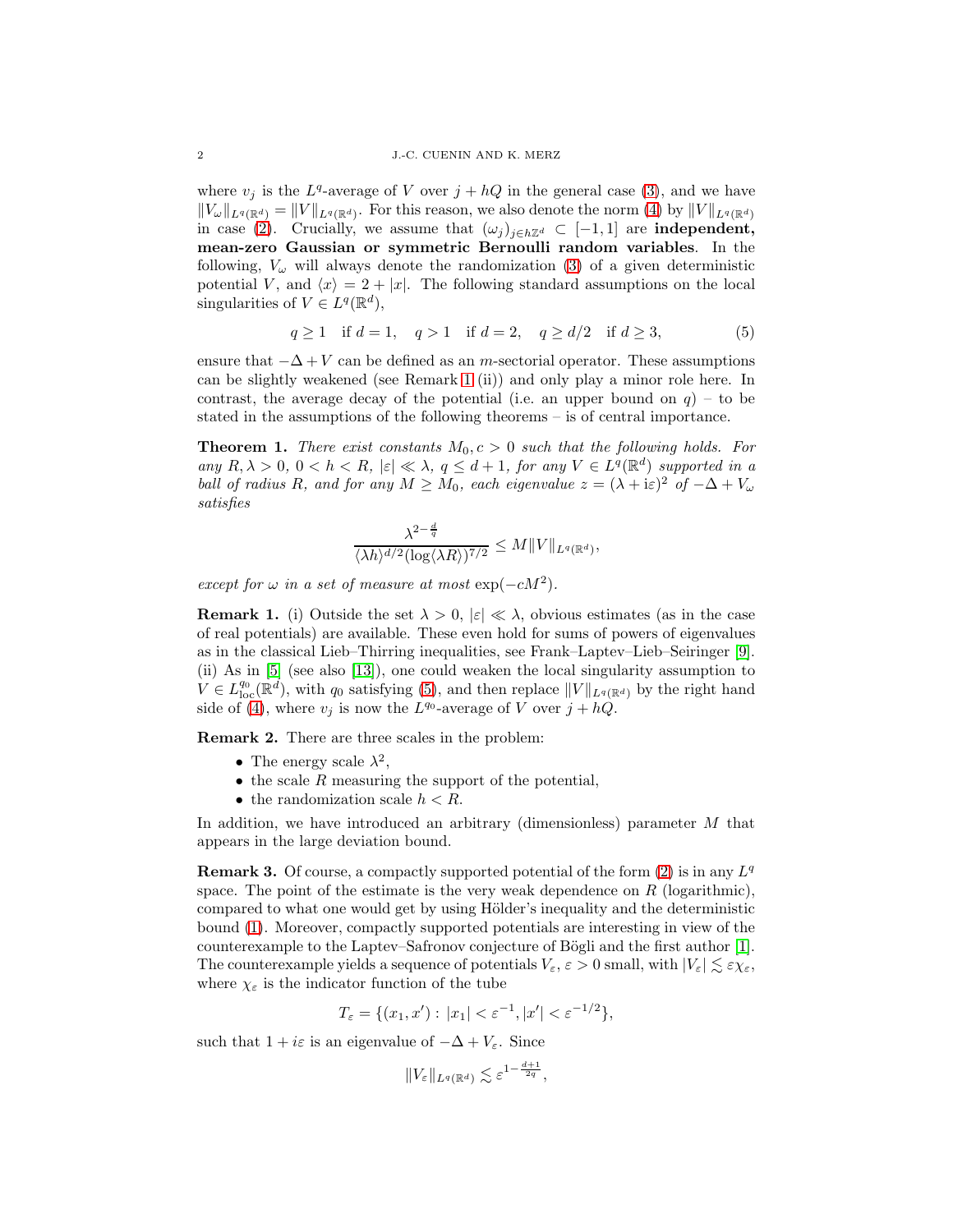this shows that [\(1\)](#page-0-0) cannot hold for  $q > (d+1)/2$ . In this context, Theorem [1](#page-1-2) says that, after randomization on the scale

$$
h \leq \left[\varepsilon^{\frac{d+1}{2q}-1} \log(1/\varepsilon)^{-\frac{7}{2}}\right]^{\frac{2}{d}},
$$

the counterexample for  $(d+1)/2 < q \leq d+1$  is almost surely destroyed.

Remark 4. Safronov [\[21\]](#page-25-2) has recently considered eigenvalue sums for random Schrödinger operators with complex potentials of the same form as  $(2)$ , but without the assumption on the distribution of  $\omega_i$ . However, these results do not give any new information about individual eigenvalues beyond what is known in the deterministic case [\[7,](#page-24-0) [8\]](#page-24-5). Moreover, Safronov's results only apply to the smaller range  $q < (d +$  $1/2 + 1/(2d - 4)$  compared to  $q \leq d + 1$ . Our results are of a quite different character and therefore a direct comparison is not possible.

The compact support assumption can be removed at the price of a tiny bit of pointwise decay.

<span id="page-2-2"></span>**Theorem 2.** For any  $\delta > 0$  there exist constants  $M_0, c > 0$  such that the following holds. For any  $h, \lambda > 0$ ,  $|\varepsilon| \ll \lambda$ ,  $q \leq d+1$ , for any  $V \in \langle x \rangle^{-\delta} L^q(\mathbb{R}^d)$  and for any  $M \geq M_0$ , each eigenvalue  $z = (\lambda + i\varepsilon)^2$  of  $-\Delta + V_\omega$  satisfies

$$
\frac{\lambda^{2-\frac{d}{q}}}{\langle \lambda h \rangle^{d/2} (\log \langle \lambda h \rangle)^2} \leq M \| \langle \lambda x \rangle^{\delta} V \|_{L^q(\mathbb{R}^d)},
$$

except for  $\omega$  in a set of measure at most  $\exp(-cM^2)$ .

In fact, if we sacrifice the endpoint, we can also remove the pointwise decay assumption.

<span id="page-2-0"></span>**Theorem 3.** For any  $q < d+1$ , there exist constants  $M_0, c > 0$  such that the following holds. For any  $h, \lambda > 0$ ,  $|\varepsilon| \ll \lambda$ , for any  $V \in L^q(\mathbb{R}^d)$  and for any  $M \geq M_0$ , each eigenvalue  $z = (\lambda + i\varepsilon)^2$  of  $-\Delta + V_\omega$  satisfies

$$
\frac{\lambda^{2-\frac{d}{q}}}{\langle \lambda h \rangle^{d/2} (\log \langle \lambda h \rangle)^2} \leq M \| V \|_{L^q(\mathbb{R}^d)},
$$

except for  $\omega$  in a set of measure at most  $\exp(-cM^2)$ .

<span id="page-2-1"></span>**Corollary 4.** For  $q < d+1$ , we have

$$
\sup_{z} \frac{|z|^{q-\frac{d}{2}}}{\|V\|_{q}^{q}} < \infty
$$

almost surely. The supremum is taken over all eigenvalues  $z = (\lambda + i\varepsilon)^2$  of  $-\Delta + V_\omega$ with  $|\varepsilon| \ll \lambda$ .

*Proof.* Denote the supremum by S, and consider the events  $E_M = \{S^{1/q} > M\}.$ Since  $E_M \supset E_{M+1}$  and  $\mathbf{P}(E_{M_0}) < \infty$ , we have

$$
\mathbf{P}(S=\infty) = \lim_{M \to \infty} \mathbf{P}(E_M) = 0.
$$

 $\Box$ 

Remark 5. The proof shows that Theorem [3](#page-2-0) (and hence Corollary [4\)](#page-2-1) actually hold with  $||V||_{L^q}$  replaced by the (smaller) Lorentz norm  $||V||_{L^{q,\infty}}$ .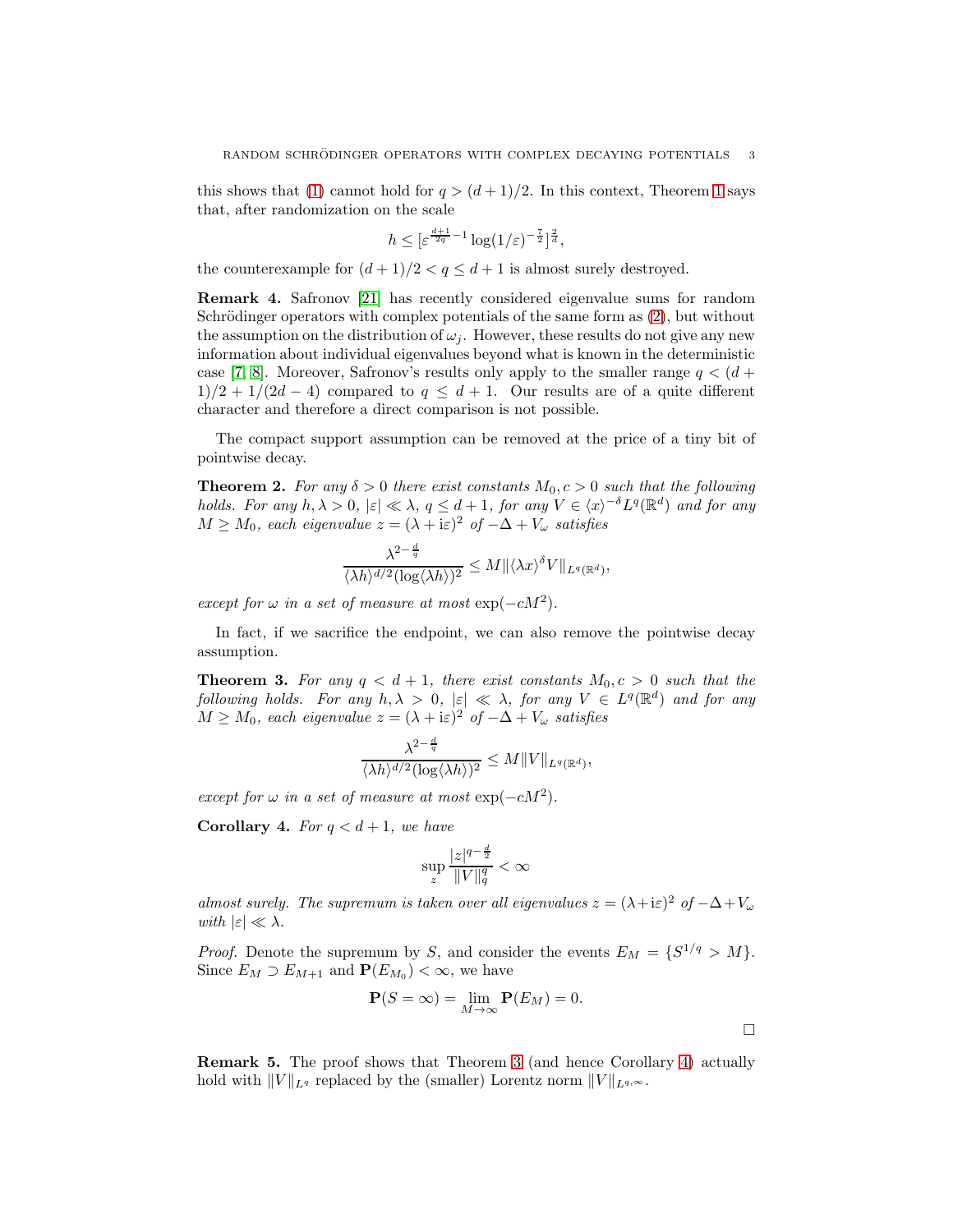The key technical elements in this work are estimates on certain "elementary operators", roughly of the form

<span id="page-3-1"></span>
$$
R_0^{1/2} V_\omega R_0^{1/2},\tag{6}
$$

where  $R_0$  is the free resolvent at a fixed (complex) energy and  $V_\omega$  is supported on a ball of radius  $R > 1$ . In  $d = 2$ , and in the discrete case (i.e. when  $\Delta$  is replaced by the discrete Laplacian), Schlag-Shubin–Wolff  $[22]$  proved<sup>[1](#page-3-0)</sup> that the norm of these operators is bounded by a power of  $\log R$ . Their proof used in an essential way that the level sets corresponding to the symbol of  $\Delta$  (the discrete Laplacian) are curved. Bourgain [\[2\]](#page-24-6) gave a different proof using entropy bounds. His result is stated in  $d = 2$  but works in any dimension since it does not require curvature of the level sets (for the discrete Laplacian, these sets are not curved in higher dimensions). Motivated by work of Rodnianski–Schlag [\[18\]](#page-25-4), he uses these bounds to prove almost sure existence and uniqueness of wave operators and a.c. spectrum (for energies away from the edges of the spectrum and zero). The result shaves off half a power of pointwise decay compared to the classical (deterministic) Agmon– Kato–Kuroda theory. In a follow-up work [\[3\]](#page-24-7), Bourgain combined his method with the two-dimensional Stein–Tomas restriction theorem to obtain the same conclusion for potentials in  $\langle x \rangle^{-\delta} \ell^3(\mathbb{Z}^2)$  ( $\delta > 0$  arbitrary). Note that there is a gap between the pointwise decay  $\langle x \rangle^{-1/2}$  and  $\ell^3(\mathbb{Z}^2)$ . Bourgain [\[3\]](#page-24-7) observes that this gap cannot be overcome if one works with operators of the form [\(6\)](#page-3-1) since the corresponding bounds (involving the  $\ell^{3/2}(\mathbb{Z}^2)$  norm of the potential) are saturated (up to logarithms) by a Knapp example. Since the argument in [\[3\]](#page-24-7) is only sketched and is only stated in the two-dimensional discrete case, we will provide a complete proof of the optimality of our estimates (for the continuum multi-dimensional case) in Appendix  $B^2$  $B^2$  A representative (and simplified) example of these estimates, when  $\lambda$  and h are of unit size, is that

$$
||R_0^{1/2}V_{\omega}R_0^{1/2}|| \lesssim (\log R)^{\mathcal{O}(1)}||V||_{d+1}
$$

with high probability (see Lemma [19](#page-16-0) for a precise statement). Via a Born series argument (see Section [2](#page-4-0) for details) this bound lead to a proof of Theorem [1.](#page-1-2) The proof of Theorem 2 then follows by a straightforward decomposition of the potential into dyadic shells  $|x| \approx 2^k$ , similarly as in Bourgain's works [\[2,](#page-24-6) [3\]](#page-24-7). The proof of Theorem [3](#page-2-0) requires more effort and the argument presented in Section [7](#page-16-1) is new to the best of our knowledge. The technique<sup>[3](#page-3-3)</sup> is reminiscent of an "epsilon removal lemma" in the context of Fourier restriction theory (see e.g. [\[25\]](#page-25-5)). However, the technical implementation is a bit different since we are working with multilinear bounds (and with the resolvent instead of the Fourier restriction operator).

While the bounds [\(6\)](#page-3-1) are optimal (up to logarithms) in the sense that the Lebesgue exponent  $d + 1$  cannot be increased, it is an interesting open problem whether our eigenvalue estimates (say in the form of Corollary [4\)](#page-2-1) are optimal. This

<span id="page-3-0"></span><sup>&</sup>lt;sup>1</sup>This is roughly the content of  $[22, \text{ Lemma } 3.9]$ . Strictly speaking, the half powers of the resolvent are replaced by Fourier restriction and extension operators (or some mollified versions thereof), see also  $[2, (1.12)].$ 

<span id="page-3-2"></span><sup>2</sup>Bourgain's ideas and his Knapp example were also explained in a talk of Wilhelm Schlag at the Institute for Advanced Study on March 29, 2017.

<span id="page-3-3"></span><sup>3</sup>Although Bourgain was almost certainly aware of these techniques, he did not bother to remove the logarithmic losses.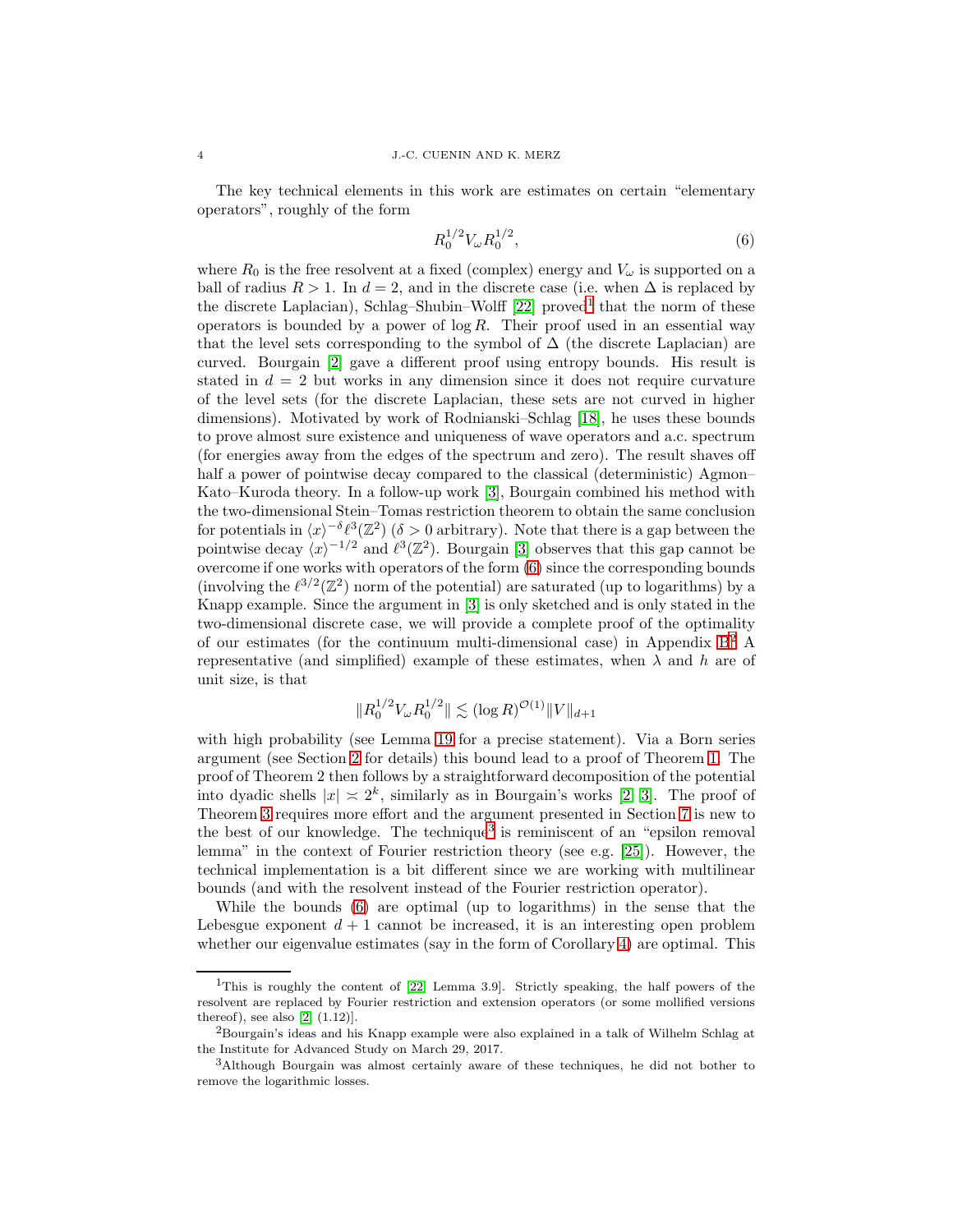problem is connected to a remark of Bourgain in [\[3\]](#page-24-7) that contains the idea of renormalizing away the self-energy interactions and then control the Born series via the sharp two-dimensional Fourier restriction theory of Carleson–Sjölin and Zygmund. This would amount to an  $\ell^4(\mathbb{Z}^2)$  bound on the potential and would be natural and optimal from the point of view of restriction theory. A rigorous implementation of this idea seems difficult and has not been done so far, to the best of our knowledge.

**Notation.** We write  $A \leq B$  for two non-negative quantities  $A, B \geq 0$  to indicate that there is a constant  $C > 0$  such that  $A \leq CB$ . The dependence of the constant on fixed parameters like  $d$  and  $q$  is usually omitted (except in Section [7\)](#page-16-1). The notation  $A \simeq B$  means  $A \lesssim B \lesssim A$ . The product measure associated to the  $\omega_j$  is denoted by **P** and the expectation by **E**. We denote the  $L^p$  norm of a function f in  $\mathbb{R}^d$  by  $||f||_{L^p(\mathbb{R}^d)}$ . If the function is defined on a countable set  $\Lambda$  we write  $||f||_{\ell^p(\Lambda)} =$  $(\sum_{\nu \in \Lambda} |f(\nu)|^p)^{1/p}$ . If  $\Lambda$  is finite, we also set  $||f||_{\ell^p_{\text{av}}(\Lambda)} = (|\Lambda|^{-1} \sum_{\nu \in \Lambda} |f(\nu)|^p)^{1/p}$ . If it is clear from the context which norm is meant we sometimes use the abbreviation  $||f||_p$ . If  $T : X \to Y$  is a bounded linear operator between two Banach spaces X and Y, we denote its operator norm by  $||T||_{X\to Y}$ . The indicator function of a set  $\Omega \subset \mathbb{R}^d$  is denoted by  $\mathbf{1}_{\Omega}$ . For  $1 \leq p \leq \infty$  we denote its Hölder conjugate by  $p' = (1 - 1/p)^{-1}$ . An arbitrary ball of radius R will be denoted by  $B_R$ , without specifying its center. We use the convention  $\hat{f}(\xi) = \int_{\mathbb{R}^d} e(-x \cdot \xi) f(x) dx$  for the Fourier transform of f, where  $e(x) = e^{2\pi ix}$ , and  $(f)^{\vee}(x) = \int_{\mathbb{R}^d} e(x \cdot \xi) f(\xi) d\xi$  for the inverse Fourier transform. Moreover, we recall the notation  $\langle x \rangle = 2 + |x|$ .

Organization. In Section [2](#page-4-0) we outline the rough top down strategy to prove our main results (see Proposition [5](#page-5-0) for a summary). In Section [3](#page-6-0) we collect basic facts related to the uncertainty principle and recall the Stein-Tomas theorem for a discrete version of the Fourier extension operator that will play a major technical role in the proofs of the estimates in Section [6.](#page-10-0) Section [4](#page-8-0) is a short summary of probabilistic tools that will be used in the article. Section [5](#page-9-0) fleshes out Bourgain's key idea of using entropy bounds. Section [6](#page-10-0) contains the main local estimates and the completion of the proof of Theorem [1.](#page-1-2) Finally, in Section [7,](#page-16-1) the local estimates are converted to global ones, leading to the proofs of Theorems [2](#page-2-2) and [3.](#page-2-0)

# <span id="page-4-1"></span>2. Born series

<span id="page-4-0"></span>The proof of the eigenvalue estimates starts with the standard observation that  $z \in \mathbb{C} \setminus [0,\infty)$  is an eigenvalue if and only if  $I + R_0(z)V$  fails to be invertible as a bounded operator. This follows from the identity

$$
-\Delta + V - z = (-\Delta - z)(I + R_0(z)V). \tag{7}
$$

Here we denoted the free resolvent operator  $(-\Delta - z)^{-1}$  by  $R_0(z)$  and we omitted the subscript  $\omega$  on V. Similarly, we will denote the perturbed resolvent operator  $(-\Delta + V - z)^{-1}$  by  $R(z)$ . To avoid confusion between the deterministic and the random potential we focus our attention on the Anderson type potentials [\(2\)](#page-0-1). In this case, the assumption that  $V \in L^{q}(\mathbb{R}^{d})$  already implies that V is bounded (this follows from [\(4\)](#page-0-3) and the fact that the  $\ell^p$  spaces are nested). In particular,  $R_0(z)V$ is a bounded operator. In the general case [\(3\)](#page-0-2), one truncates the potential at some fixed large level. Since the estimates of Theorems [1–](#page-1-2)[3](#page-2-0) are independent of the  $L^{\infty}$ norm of  $V$  and the truncated Schrödinger operator converges to the untruncated one in the norm resolvent sense, there is no loss of generality in assuming that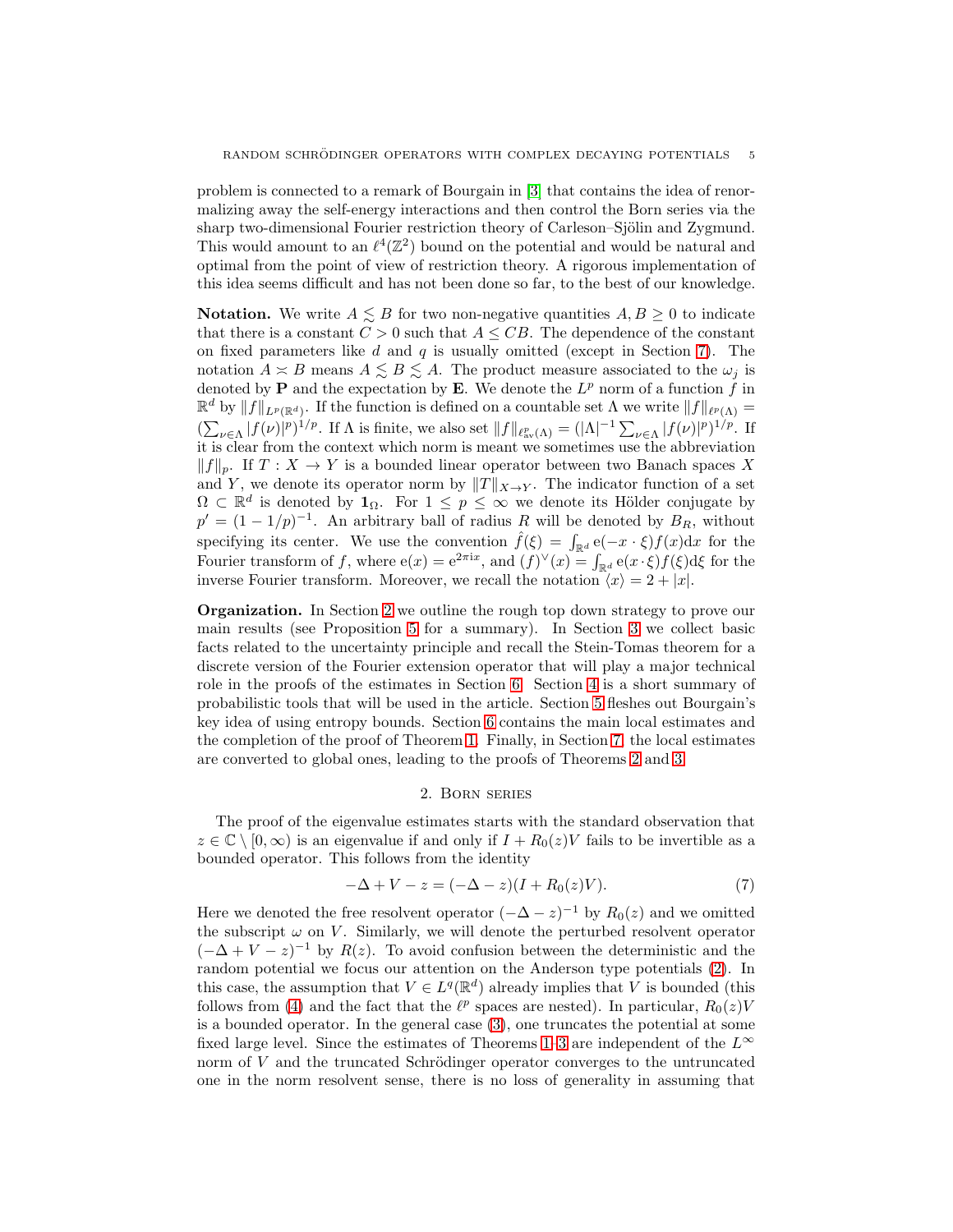the deterministic potential is bounded. In the following, we assume that  $V$  is supported on a ball of radius  $R$ , i.e. the setting of Theorem [1.](#page-1-2) The case where V is not compactly supported (Theorems [2](#page-2-2) and [3\)](#page-2-0) will be considered in Section [7.](#page-16-1)

Returning to  $(7)$ , we see that z cannot be an eigenvalue if the Born series

<span id="page-5-3"></span>
$$
R(z) = \sum_{n \in \mathbb{N}} (-1)^n [R_0(z)V]^n R_0(z)
$$

converges, which is the case if the spectral radius of  $R_0V$  is less than 1. Consider the following multilinear expansion (omitting  $z$ ),

$$
[R_0 V]^n = \sum_{\sigma_1, \dots, \sigma_n} R_0^{\sigma_1} V R_0^{\sigma_2} V \dots R_0^{\sigma_n} V \tag{8}
$$

where  $\sigma_j \in \{\text{low, high}\}\.$  Here,  $R_0^{\text{low}}$  is the resolvent (smoothly) localized to frequencies in  $B(0, 2)$  and  $R_0^{\text{high}} = R_0 - R_0^{\text{low}}$ . Since we are dealing with scale-invariant estimates, we may assume without loss of generality that  $\lambda = 1$ , hence  $z = (1 + i\varepsilon)^2$ . Then each summand is a composition of operators of the form  $C^{(\delta_2)}VC^{(\delta_1)}$ , where  $C^{(\delta)}$  denotes a function satisfying a bound

<span id="page-5-1"></span>
$$
|C^{(\delta)}(\xi)| \le (||2\pi\xi|^2 - 1| + \delta)^{-1/2}
$$
\n(9)

and the corresponding Fourier multiplier is denoted by the same symbol. Clearly, the bound [\(9\)](#page-5-1) holds with  $\delta = 1$  for  $C^{(\delta)} = (R_0^{\text{high}})^{1/2}$  or  $C_{\text{max}}^{(\delta)} = |R_0^{\text{high}}|^{1/2}$ . In Section [6.2](#page-14-0) we will show that [\(9\)](#page-5-1) holds with  $\delta = 1/R$  if  $C^{(\delta)}$  is a mollification of  $(R_0^{\text{low}})^{1/2}$  or  $|R_0^{\text{low}}|^{1/2}$  at scale  $1/R$ . Such a mollification can always be performed (except for the first resolvent in the Born series, but this does not affect convergence), due to the localizing effect of the potential, which we assumed to be supported in a ball of radius  $R$ . The spectral radius is given by Gelfand's formula,  $spr(R_0V) = \lim_{n\to\infty} ||[R_0V]^n||^{1/n}$ . Thus, in view of the previous discussion, we have spr $(R_0 V) \le \sup \|C^{(\delta_2)} V C^{(\delta_1)}\|$ , where the supremum is taken over all func-tions satisfying [\(9\)](#page-5-1). We will ignore the high frequency part of the resolvent  $R_0^{\text{high}}$ from now on since there are obvious elliptic estimates available for this part. We may thus restrict our attention to functions as in [\(9\)](#page-5-1) that are compactly supported in  $B(0, 2)$ . We summarize the observations of this Section in the following proposition.

<span id="page-5-0"></span>**Proposition 5.** Let  $z = (1 + i\varepsilon)^2$ , with  $|\varepsilon| \ll 1$ . Let V be supported in a ball of radius R. If (for a given realization of  $\omega$ )

<span id="page-5-2"></span>
$$
||C^{(\delta_2)}VC^{(\delta_1)}|| \leq c < 1 \tag{10}
$$

for all functions  $C^{(\delta_i)}$ ,  $i = 1, 2$ , satisfying [\(9\)](#page-5-1) with  $\delta_1, \delta_2 = 1/R$  and supported in  $B(0, 2)$ , then z is not an eigenvalue of  $-\Delta + V$ .

We refer to operators of the form  $(10)$  as "elementary operators" since they form the building blocks of the Born series. We prove norm estimates on these and related operators in Section [6.](#page-10-0) These estimates are the key technical elements in this work.

**Remark 6.** Strictly speaking, the previous argument is only valid for  $\varepsilon \neq 0$ , but there are techniques to extend this to embedded eigenvalues ( $\varepsilon = 0$ ), see e.g. [\[10,](#page-24-1) Prop. 3.1].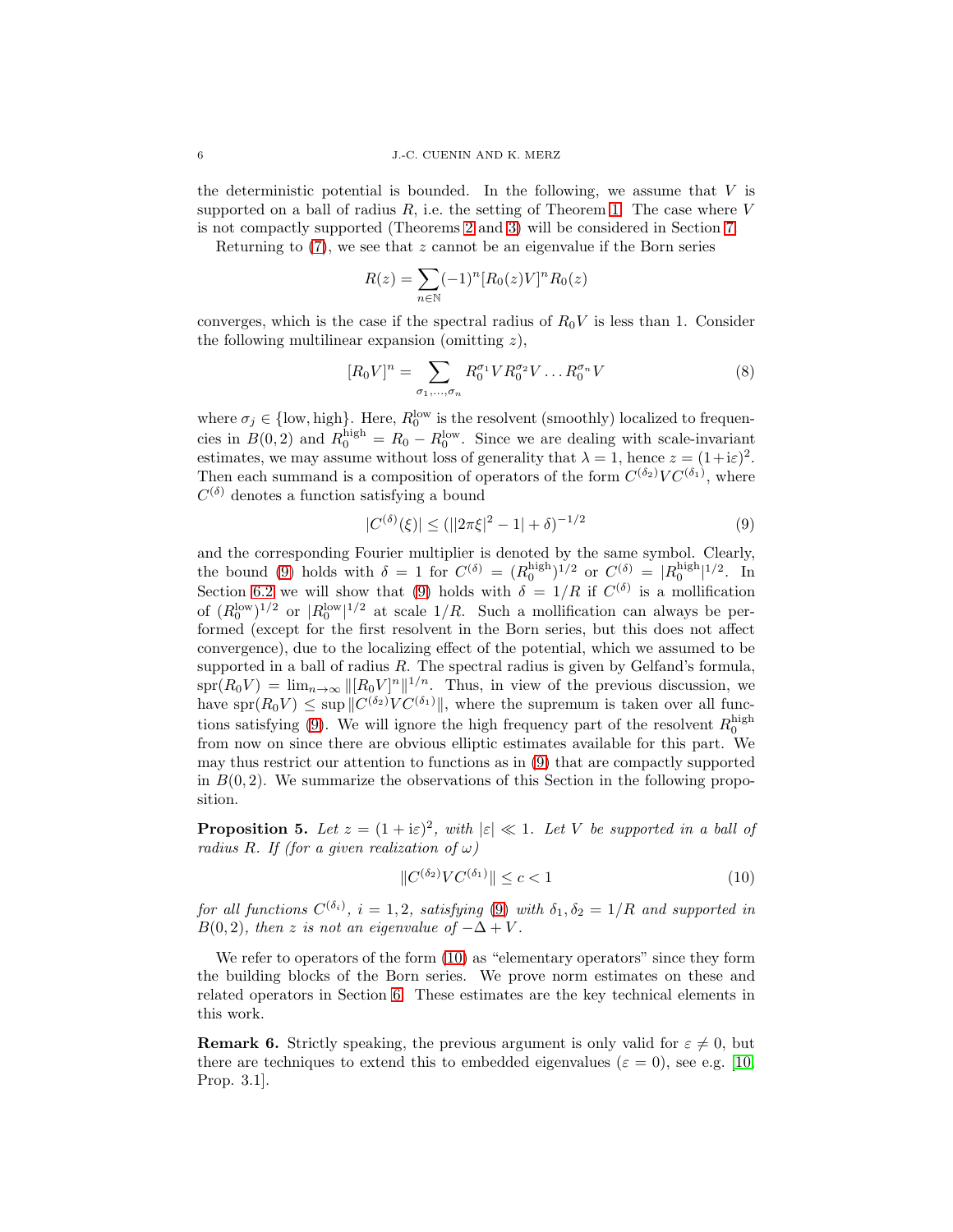**Remark 7.** Later on, we will assume that all functions  $C^{(\delta)}$  are supported in a small neighborhood of the unit sphere. This does not affect the validity of the above argument.

#### 3. Localization and discretization

<span id="page-6-0"></span>3.1. Localization in momentum space. Denote by  $\mathcal{Q}_h$  the collection of all cubes  $Q_h$  of sidelength h. Define the weight function

$$
w_{Q_h}(x) = (1 + h^{-1} dist(x, Q_h))^{-100d}, \quad x \in \mathbb{R}^d, \quad Q_h \in \mathcal{Q}_h.
$$

<span id="page-6-1"></span>**Lemma 6.** Let  $v \in \mathcal{S}(\mathbb{R}^d)$  and assume that  $\hat{v}$  is supported in  $B(0,1/h)$ . Then v is locally constant on cubes  $Q_h$  of sidelength h in the sense that

$$
||v||_{L^{\infty}(Q_h)} \lesssim |Q_h|^{-1} ||v||_{L^1(w_{Q_h})}.
$$

*Proof.* By scaling, it suffices to prove this for  $h = 1$ . Choose  $\eta \in \mathcal{S}(\mathbb{R}^d)$  such that  $\eta = 1$  on  $B(0, 1)$ . Then we have  $\hat{v} = \eta \hat{v}$  and hence  $v = (\eta)^{\vee} * v$ . Since  $(\eta)^{\vee} \in \mathcal{S}(\mathbb{R}^d)$ , it follows that

$$
\kappa_w = \sup_{Q \in \mathcal{Q}_1} \sup_{(x,y) \in Q \times \mathbb{R}^d} |(\eta)^{\vee}(x - y)| w_Q(y)^{-1} < \infty,
$$

where the first supremum is taken over all cubes of sidelength one. Thus, for any cube Q of sidelength one and for  $x \in Q$ , we have

$$
|v(x)| \leq \int_{\mathbb{R}^d} |(\eta)^{\vee}(x-y)||v(y)| \mathrm{d}y \leq \kappa_w ||v||_{L^1(w_Q)}.
$$

Taking the supremum over  $x \in Q$  proves the claim.

<span id="page-6-2"></span>**Lemma 7.** Let  $v \in \mathcal{S}(\mathbb{R}^d)$  and assume that  $\hat{v}$  is supported in  $B(0,1/h)$ . Let  $\Lambda_h \subset \mathbb{R}^d$  be a set of h-separated points. Then for any  $p \geq 1$ , we have

$$
||v||_{\ell^p(\Lambda_h)} \lesssim h^{-d/p} ||v||_{L^p(\mathbb{R}^d)}.
$$

*Proof.* Again by scaling, we can assume  $h = 1$ . Thus, let  $\Lambda \subset \mathbb{R}^d$  be a set of 1-separated points. Pick a collection of cubes  $Q$  of sidelength one that cover  $\Lambda$ . By Lemma [6,](#page-6-1)

$$
||v||^p_{\ell^p(\Lambda)} = \sum_{\nu \in \Lambda} |v(\nu)|^p \lesssim \sum_Q ||v||^p_{L^1(w_Q)},
$$

Write  $v = \sum_{Q'} v_{Q'}$ , where  $v_{Q'}$  is supported on  $Q'$ . Then

$$
||v_{Q'}||_{L^1(w_Q)} \le (1 + \text{dist}(Q, Q'))^{-100d} ||v_{Q'}||_{L^1(\mathbb{R}^d)}.
$$

By Hölder,  $||v_{Q'}||_{L^1(\mathbb{R}^d)} \leq ||v_{Q'}||_{L^p(\mathbb{R}^d)}$ . Hence,

$$
\sum_{Q} \|v\|_{L^1(w_Q)}^p \lesssim \sum_{Q,Q'} (1 + \text{dist}(Q,Q'))^{-100dp} \|v_{Q'}\|_{L^p(\mathbb{R}^d)}^p \lesssim \|v\|_{L^p(\mathbb{R}^d)}^p,
$$

where we summed a geometric series in  $Q$ .

$$
\Box
$$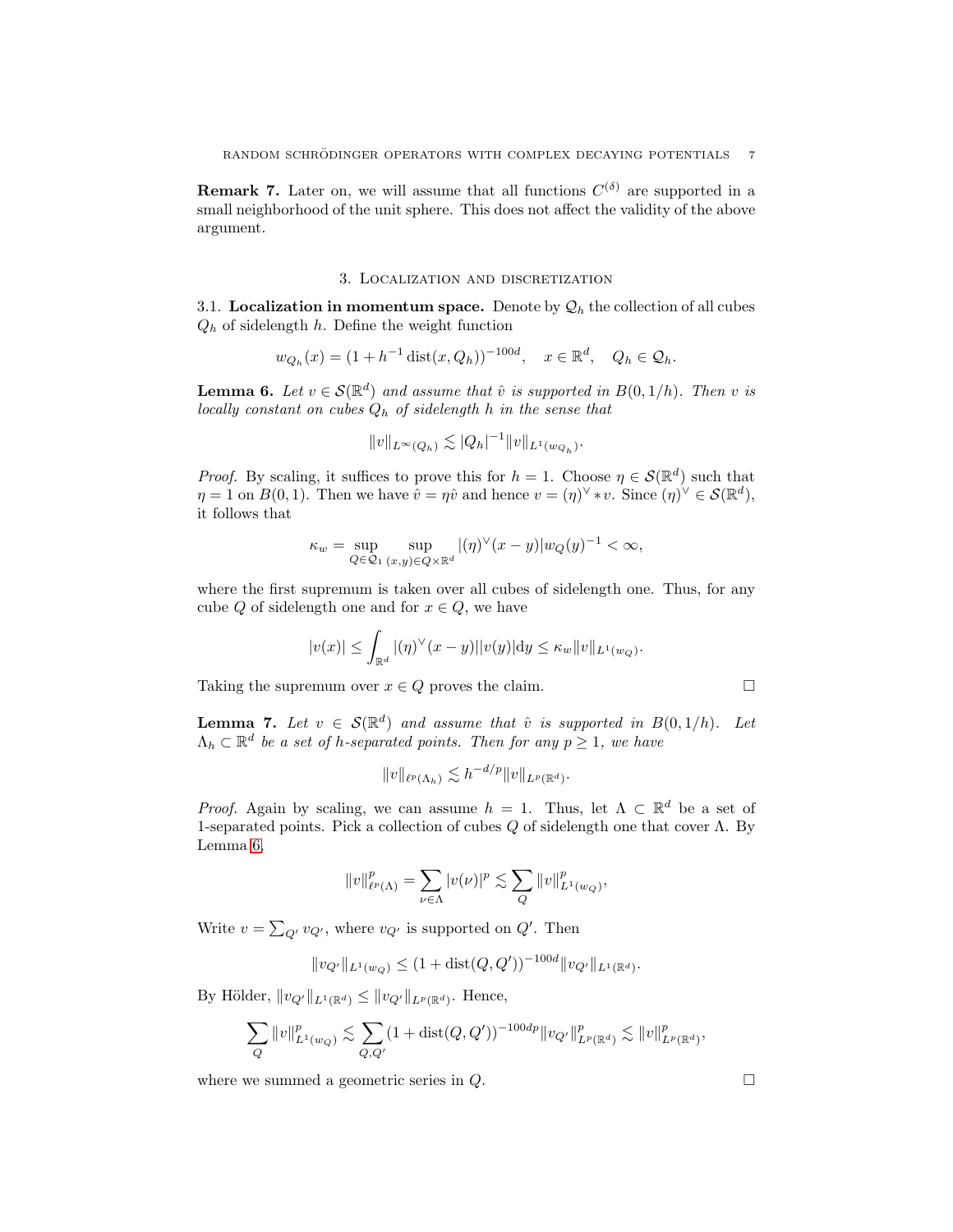3.2. Localization in position space. We will make use of the following standard device in local restriction theory (see e.g. [\[6,](#page-24-8) Lemma 1.26]).

**Lemma 8.** There exists a bump function  $\phi$  on  $\mathbb{R}^d$  with supp  $\phi \subset B(0,1)$  and with non-negative Fourier transform satisfying  $\mathbf{1}_{B(0,1)} \leq \hat{\phi}$ . Moreover,  $\hat{\phi}$  is an even function.

It is clear that the rescaled function  $\phi_R(\xi) = R^d \phi(R\xi)$  satisfies

$$
\operatorname{supp} \phi_R \subset B(0,R^{-1}), \quad \mathbf{1}_{B(0,R)} \le \hat{\phi}_R.
$$

Let  $M_{\lambda} = \{ \xi \in \mathbb{R}^d : |\xi| = \lambda \},\$ and consider the extension operator

$$
\mathcal{E}_{\lambda}: L^2(M_{\lambda}, d\sigma_{\lambda}) \to L^{\infty}(\mathbb{R}^d), \quad (\mathcal{E}_{\lambda}g)(x) = (g d\sigma_{\lambda})^{\vee}(x),
$$

where  $\sigma_{\lambda}$  is surface measure on  $M_{\lambda}$ . We write  $\mathcal{E} \equiv \mathcal{E}_1$  and  $M \equiv M_1$ ,  $\sigma \equiv \sigma_1$ .

## 3.3. Discrete Fourier extension operator.

**Definition 1.** Let Discres $(M, p, 2)$  be the best constant such that the following hold for each  $R \geq 2$ , each collection  $\Lambda_R^*$  consisting of  $1/R$ -separated points on  $M$ , each sequence  $a_{\nu} \subset \mathbb{C}$ , each ball  $B_R$  and each collection  $\Lambda_1$  of 1-separated points in  $\mathbb{R}^d$ :

$$
\|\sum_{\nu \in \Lambda_R^*} a_{\nu} e(\nu \cdot x)\|_{\ell^{p'}(\Lambda_1 \cap B_R)} \leq \text{Discres}(M, p, 2) R^{\frac{d-1}{2}} \|a_{\nu}\|_{\ell^2(\Lambda_R^*)}. \tag{11}
$$

<span id="page-7-4"></span>**Proposition 9.** If  $1 \leq p \leq \infty$ , then

<span id="page-7-1"></span><span id="page-7-0"></span>
$$
\text{Discres}(M, p, 2) \lesssim \|\mathcal{E}\|_{L^2(M, d\sigma) \to L^{p'}(\mathbb{R}^d)}.\tag{12}
$$

Moreover, if  $p \geq 2$ , then the reverse inequality also holds.

Proof. The claim is a special case of [\[6,](#page-24-8) Prop. 1.29], with one small difference. There, Discres $(M, p, 2)$  is defined with the  $L^{p'}(B_R)$  norm in the left hand side of [\(11\)](#page-7-0). Thus, let  $Discres'(M, p, 2)$  be the best constant in the inequality

$$
\|\sum_{\nu \in \Lambda_R^*} a_{\nu} e(\nu \cdot x)\|_{L^{p'}(B_R)} \leq \text{Discres}'(M, p, 2) R^{\frac{d-1}{2}} \|a_{\nu}\|_{\ell^2(\Lambda_R^*)}. \tag{13}
$$

Then [\[6,](#page-24-8) Prop. 1.29] asserts that the proposition holds with  $Discres'(M, p, 2)$  in place of  $Discres(M, p, 2)$ . Thus, [\(12\)](#page-7-1) follows once we show that

<span id="page-7-3"></span><span id="page-7-2"></span>
$$
\text{Discres}'(M, p, 2) \gtrsim \text{Discres}(M, p, 2). \tag{14}
$$

Without loss of generality we may assume that  $B_R = B(0, R)$ . If we set

$$
f(x) = \sum_{\nu \in \Lambda_R^*} a_{\nu} e(\nu \cdot x), \quad \text{then} \quad \mathcal{F}(f \hat{\phi}_R)(\xi) = \sum_{\nu \in \Lambda_R^*} a_{\nu} \phi_R(\xi + \nu),
$$

where  $\phi_R$  is as before and F denotes the Fourier transform. Note that  $\mathcal{F}(f\hat{\phi}_R)$  =  $\hat{f} * \phi_R$  is supported in an 1/R-neighborhood of M. In particular, it is supported on the ball  $B(0, 2)$ . Thus, for any collection  $\Lambda_1$  of 1-separated points in  $\mathbb{R}^d$ ,

$$
||f||_{\ell^{p'}(\Lambda_1 \cap B_R)} \leq ||f \hat{\phi}_R||_{\ell^{p'}(\Lambda_1)} \lesssim ||f \hat{\phi}_R||_{L^{p'}(\mathbb{R}^d)},
$$

where we used  $\hat{\phi}_R \geq \mathbf{1}_{B_R}$  in the first inequality and Lemma [7](#page-6-2) in the second. By a partition of unity and a sparsification argument we may assume that  $f$  is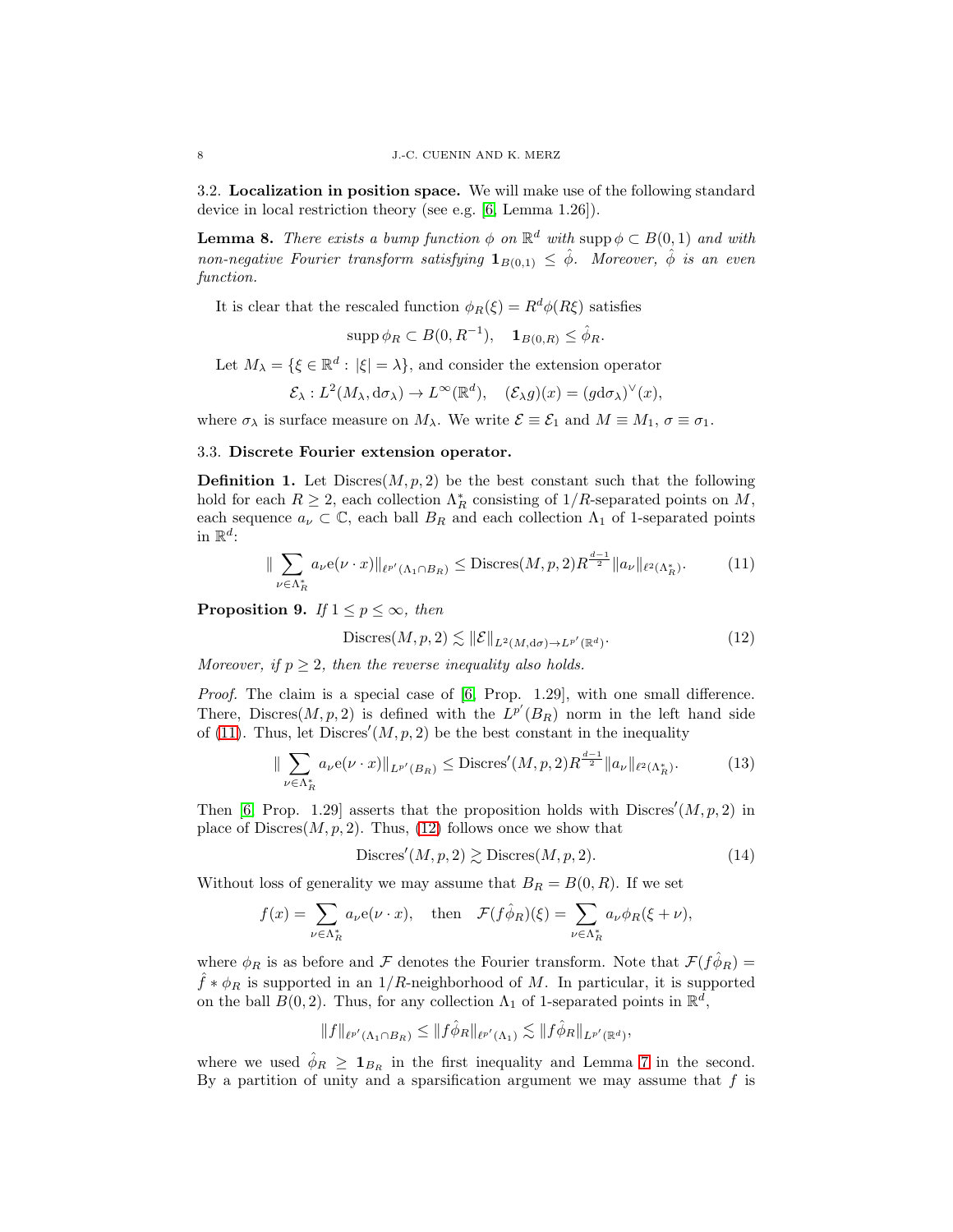supported on a disjoint union of balls of radius R. By the rapid decay of  $\hat{\phi}_R$  and by the definition of Discres' $(M, p, 2)$ ,

$$
\|\hat{\phi}_R f\|_{L^{p'}(\mathbb{R}^d)} \lesssim_N \sum_{j=1}^{\infty} j^{-N} \|f\|_{L^{p'}(B(x_j,R))} \lesssim \text{Discres}'(M,p,2) R^{\frac{d-1}{2}} \|a_{\nu}\|_{\ell^2(\Lambda_R^*)},
$$

where we used that [\(13\)](#page-7-2) holds uniformly in the centers of the balls. Combining the last two estimates yields [\(14\)](#page-7-3).

To prove the reverse inequality to [\(12\)](#page-7-1), we may assume that  $B_R = B(0, R)$ . By [\[6,](#page-24-8) Prop. 1.29] it suffices to prove the reverse inequality to [\(14\)](#page-7-3). Let  $\Lambda_1$  be a 1-net of points  $x_j \in B_R$ . Let  $f(x)$  be defined as above. Without loss of generality we may assume that f is supported on a disjoint collection of balls  $B(x_i, 10)$ . Then

$$
||f||_{L^{p'}(B_R)} = \left(\sum_j ||f||_{L^{p'}(B(x_j, 10))}^{p'}\right)^{1/p'} = \left(\int_{B(0, 10)} \sum_j |f(x_j + y)|^{p'} dy\right)^{1/p'}
$$
  

$$
\lesssim \text{Discres}(M, p, 2) R^{\frac{d-1}{2}} ||a_{\nu}||_{\ell^2(\Lambda_R^*)},
$$

where we used that [\(11\)](#page-7-0) holds for each collection  $x_j + y$  of 1-separated points, uniformly in y.  $\square$ 

3.4. Stein-Tomas theorem. The following is an immediate consequence of the Stein-Tomas theorem and Proposition [9](#page-7-4) (see also [\[6,](#page-24-8) Cor. 1.30]).

<span id="page-8-1"></span><span id="page-8-0"></span>**Proposition 10.** Let  $p' \geq 2(d+1)/(d-1)$ . Then Discres $(M, p, 2) \leq 1$ .

# 4. Randomization

4.1. Sub-gaussian random variables. We recall that a (complex) scalar random variable X is called *sub-qaussian* if it has finite sub-gaussian norm,

$$
||X||_{\psi_2} = \inf\{t > 0 : \mathbf{E} \exp(|X|^2/t^2) \le 2\} < \infty.
$$

We will need the following elementary properties of sub-gaussian (e.g. Gaussian or symmetric Bernoulli) random variables. (see e.g. [\[26,](#page-25-6) Proposition 2.6.1 and Exercise  $(2.5.10)$ .

<span id="page-8-2"></span>**Proposition 11.** Assume that  $(X_j)_{j=1}^N$ ,  $N \geq 2$ , is a finite collection of i.i.d. meanzero sub-gaussian random variables.

i) Then  $\sum_{j=1}^{N} X_j$  is also sub-gaussian, and

$$
\|\sum_{j=1}^N X_j\|_{\psi_2}^2 \lesssim \sum_{j=1}^N \|X_j\|_{\psi_2}^2.
$$

ii) We have

$$
\mathbf{E} \max_{j \leq N} |X_j| \lesssim \sqrt{\log N} \max_{j \leq N} \|X_j\|_{\psi_2}.
$$

*Proof.* The claim follows by applying [\[26,](#page-25-6) Prop. 2.6.1 and Ex. 2.5.10] to Re  $X_j$  and Im  $X_j$  separately.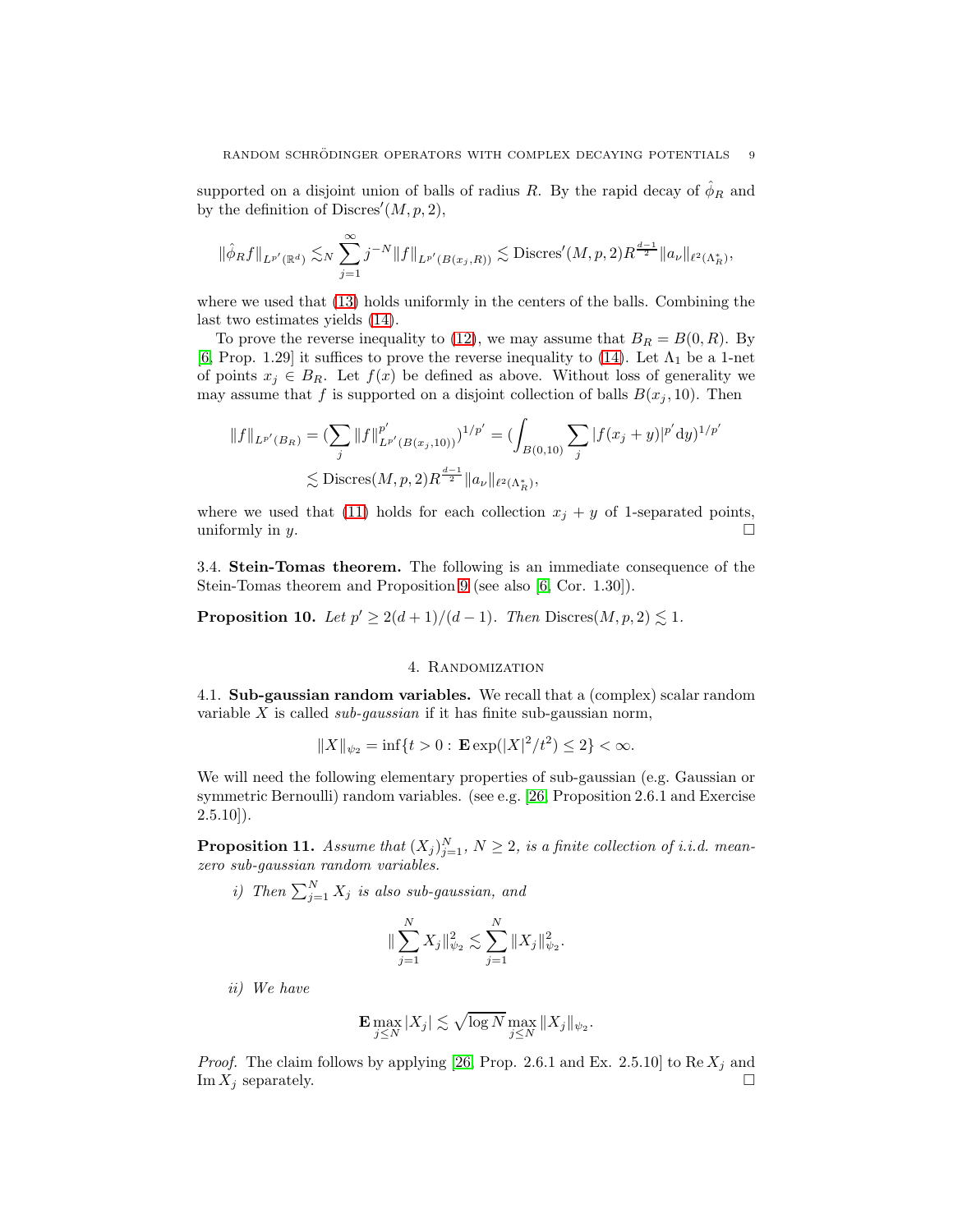4.2. Tail bounds. We now consider tail bounds for vector-valued Gaussian or Bernoulli random variables X. We have  $(\mathbf{E} ||X||^p)^{1/p} \asymp (\mathbf{E} ||X||^q)^{1/q}$  for all  $p, q > 0$ (cf. [\[15,](#page-25-7) Corollary 3.2 and Theorem 4.7]), which, combined with [\[15,](#page-25-7) (3.5), (4.12)] implies

$$
\mathbf{P}(\|X\| > t) \le \exp\left(-\frac{ct^2}{(\mathbf{E}\|X\|)^2}\right)
$$

for some  $c > 0$ . Thus the following lemma is obvious.

<span id="page-9-7"></span>Lemma 12. If  $\mathbb{E}\|X\| \leq C$ , then

$$
\mathbf{P}(\|X\| > MC) \le \exp(-cM^2)
$$

<span id="page-9-0"></span>for any  $M > 0$ .

#### 5. Entropy bound

Consider a linear operator  $S: \mathcal{H} \to \ell_m^{\infty}$ , where  $\mathcal{H}$  is a finite-dimensional Hilbert space and  $\ell_m^{\infty} = \ell^{\infty}(\{1,\ldots,m\})$ . For  $\varepsilon > 0$  let  $\mathcal{N}(\varepsilon)$  be the minimal number of balls in  $\ell_m^{\infty}$  of radius  $\varepsilon$  needed to cover the set  $\{S_x : x \in \mathcal{H}, ||x||_{\mathcal{H}} \leq 1\}$ . Here we use the convention that the centers of the balls are contained in the set they cover (i.e.  $\mathcal{N}(t)$  is the *covering number* as opposed to the *exterior covering number*, see e.g. [\[26,](#page-25-6) Sect. 4.2]). Using an entropy bound known as the "dual Sudakov inequality", which is attributed to Pajor and Tomczak-Jaegermann [\[17\]](#page-25-8), Bourgain  $[2, (4.2)]$  $[2, (4.2)]$  shows that

<span id="page-9-2"></span><span id="page-9-1"></span>
$$
\log \mathcal{N}(\varepsilon) \lesssim (\log m) \varepsilon^{-2} \|S\|_{\mathcal{H} \to \ell_m^{\infty}}^2. \tag{15}
$$

The quantity  $\log N(\varepsilon)$  is called the *entropy number* of the image of the unit ball in H under the map S. The crucial observation is that [\(15\)](#page-9-1) is independent of dim  $H$ . We apply this bound to the operator featuring in [\(11\)](#page-7-0), i.e.

$$
S: \ell^2_{\text{av}}(\Lambda_R^*) \to \ell^\infty(\Lambda_1 \cap B_R), \quad \{a_\nu\} \mapsto \{\sum_{\nu \in \Lambda_R^*} a_\nu e(\nu \cdot x)\}_x \tag{16}
$$

In this case, we have  $\mathcal{H} = \ell_{av}^2(\Lambda_R^*)$  and  $\ell_m^{\infty} = \ell^{\infty}(\Lambda_1 \cap B_R)$ . In particular, we have  $m \approx R^d$ . Here and in the following we always assume  $R \geq 2$ . Proposition [10](#page-8-1) gives

$$
||S||_{\ell^2_{\text{av}}(\Lambda_R^*) \to \ell^{p'}(\Lambda_1 \cap B_R)} \lesssim 1 \quad \text{for} \quad p' \ge 2(d+1)/(d-1). \tag{17}
$$

In particular, we have the trivial bound  $(p' = \infty)$ 

<span id="page-9-5"></span>
$$
||S||_{\ell^2_{\text{av}}(\Lambda_R^*) \to \ell^\infty(\Lambda_1 \cap B_R)} \lesssim 1. \tag{18}
$$

Combining the latter with [\(15\)](#page-9-1) yields the following entropy bound.

<span id="page-9-4"></span>**Proposition 13.** Let S be given by  $(16)$ . The entropy number satisfies the bound

<span id="page-9-3"></span>
$$
\log \mathcal{N}(\varepsilon) \lesssim (\log R) \varepsilon^{-2}.
$$

<span id="page-9-6"></span>Corollary 14. Let  $p' \geq 2(d+1)/(d-1)$ . For every  $k \in \mathbb{Z}_+$ , there exist sets  $\mathcal{F}_k \subset \ell^{\infty}(\Lambda_1 \cap B_R)$  with the following properties.

- (a)  $\log |\mathcal{F}_k| \lesssim \log(R) 4^k$  (here  $|\cdot|$  denotes counting measure).
- (b) For  $\xi \in \mathcal{F}_k$ ,

$$
\|\xi\|_{\ell^{\infty}(\Lambda_1)} \lesssim 2^{-k}, \quad \|\xi\|_{\ell^{p'}(\Lambda_1)} \lesssim 1.
$$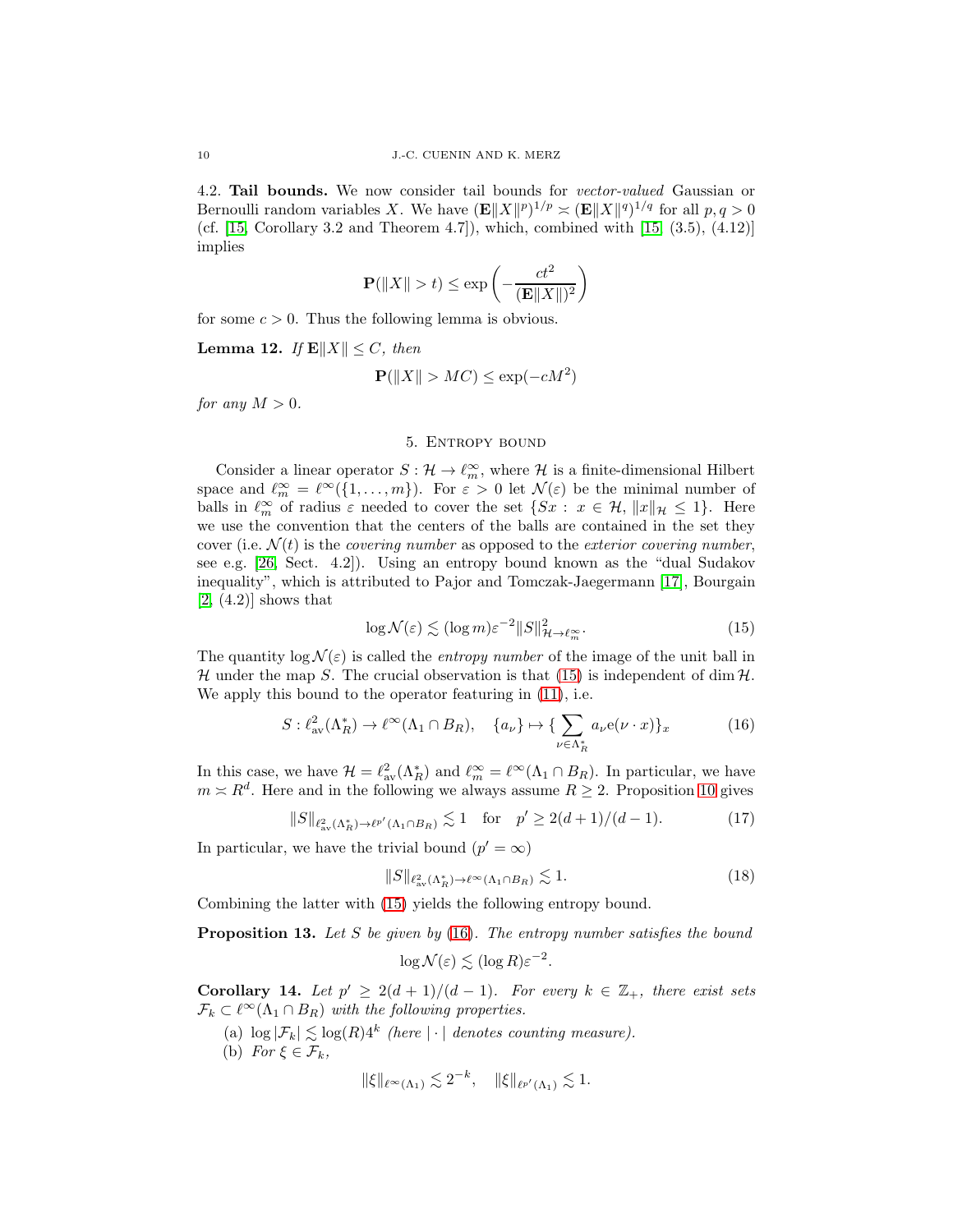(c) For each  $a \in \ell^2_{av}(\Lambda_R^*)$  with  $||a||_{\ell^2_{av}(\Lambda_R^*)} \leq 1$  there is a representation

$$
Sa = \sum_{k \in \mathbb{Z}_+} \xi^{(k)} \quad \text{for some} \quad \xi^{(k)} \in \mathcal{F}_k.
$$

Proof. We follow Bourgain [\[3,](#page-24-7) page 75-76], but provide more details (note also that there is a misprint in  $(3.13)$  there; it should be  $4^r$ , not  $4^{-r}$ ). This is a standard chaining argument.

We start by noting that, in view of [\(15\)](#page-9-1) and [\(18\)](#page-9-3), we have  $\mathcal{N}(C) = 1$  for C sufficiently large. In the following (and only in this proof) denote the unit ball in  $\ell_{av}^2(\Lambda_R^*)$  by  $B_1$ . Similarly,  $B(\xi, \varepsilon)$  denotes a ball centered at  $\xi$  and with radius  $\varepsilon$ in  $\ell^{\infty}(\Lambda_1 \cap B_R)$ . We also write  $\|\cdot\|_p = \|\cdot\|_{\ell^p(\Lambda_1)}$  here. By possibly rescaling  $SB_1$ by a constant, we may assume that  $C = 1$ . Thus, we have  $\mathcal{N}(1) = 1$ . We get, by Proposition [13,](#page-9-4)

$$
\log \mathcal{N}(2^{-k}) \lesssim \log(R)4^k.
$$

Thus, for each  $k \geq 0$ , there exist subsets  $\mathcal{E}_k \subset \ell^{\infty}(\Lambda_1 \cap B_R)$  of cardinality  $\mathcal{N}(2^{-k})$ satisfying

<span id="page-10-1"></span>
$$
SB_1 \subset \bigcup_{\xi \in \mathcal{E}_k} B(\xi, 2^{-k}).
$$

Applying these nets for each k, we can assign to each element  $Sa \in SB_1$  a chain  $\{\xi_k\}$  converging to  $Sa$ , with  $\xi_k \in \mathcal{E}_k$  and

$$
\|\xi_k - \xi_{k-1}\|_{\infty} \le 2^{-k} + 2^{1-k} \tag{19}
$$

for all  $k$ . By telescoping, we have

$$
Sa = \xi_0 + \lim_{N \to \infty} \sum_{k=1}^{N} (\xi_k - \xi_{k-1})
$$

Thus, we may choose  $\mathcal{F}_0 = \mathcal{E}_0$  and  $\mathcal{F}_k \subset \mathcal{E}_k - \mathcal{E}_{k-1}$ ,  $k > 0$ , as the collection of all vectors  $\xi^{(k)} = \xi_k - \xi_{k-1}$  for which [\(19\)](#page-10-1) holds. Since the difference set  $\mathcal{E}_k - \mathcal{E}_{k-1}$  has cardinality  $|\mathcal{E}_k||\mathcal{E}_{k-1}|$  the claimed properties hold by construction.  $\square$ 

### 6. Local bounds on elementary operators

<span id="page-10-0"></span>6.1. Local extension bound. Let  $h, R > 0$ . Consider  $V_{\omega}$  of the form [\(3\)](#page-0-2), where V is a given deterministic potential supported in  $B_R$ . Also fix  $p' \geq 2(d+1)/(d-1)$ and define q by  $1/q = 1/p - 1/p'$ . Note that this convention differs from that in the main theorems by a change of variables  $q \to 2q$ .

<span id="page-10-2"></span>Lemma 15. Under the above assumptions, we have

$$
\mathbf{E} \|\mathcal{E}^* V_{\omega} \mathcal{E}\|_{L^2(M, d\sigma) \to L^2(M, d\sigma)} \lesssim \langle h \rangle^{d/2} (\log \langle R \rangle)^{1/2} (\log \langle h \rangle + \log \langle R \rangle)^2 \|V\|_{L^{2q}(\mathbb{R}^d)}.
$$

*Proof.* Since the right hand side only gets larger if we replace R and h by  $R + 2$ and  $h + 2$ , respectively, we may assume  $R, h \geq 2$ . We first observe that

<span id="page-10-3"></span>
$$
\mathcal{E}^* V_\omega \mathcal{E} = \mathcal{E}^* (V_\omega * \varphi) \mathcal{E}
$$
\n(20)

for any Schwartz function  $\varphi$  satisfying  $\hat{\varphi} = 1$  on  $B(0, 2)$ . We can thus assume without loss of generality that V is smooth on the unit scale. Let  $g, g'$  be unit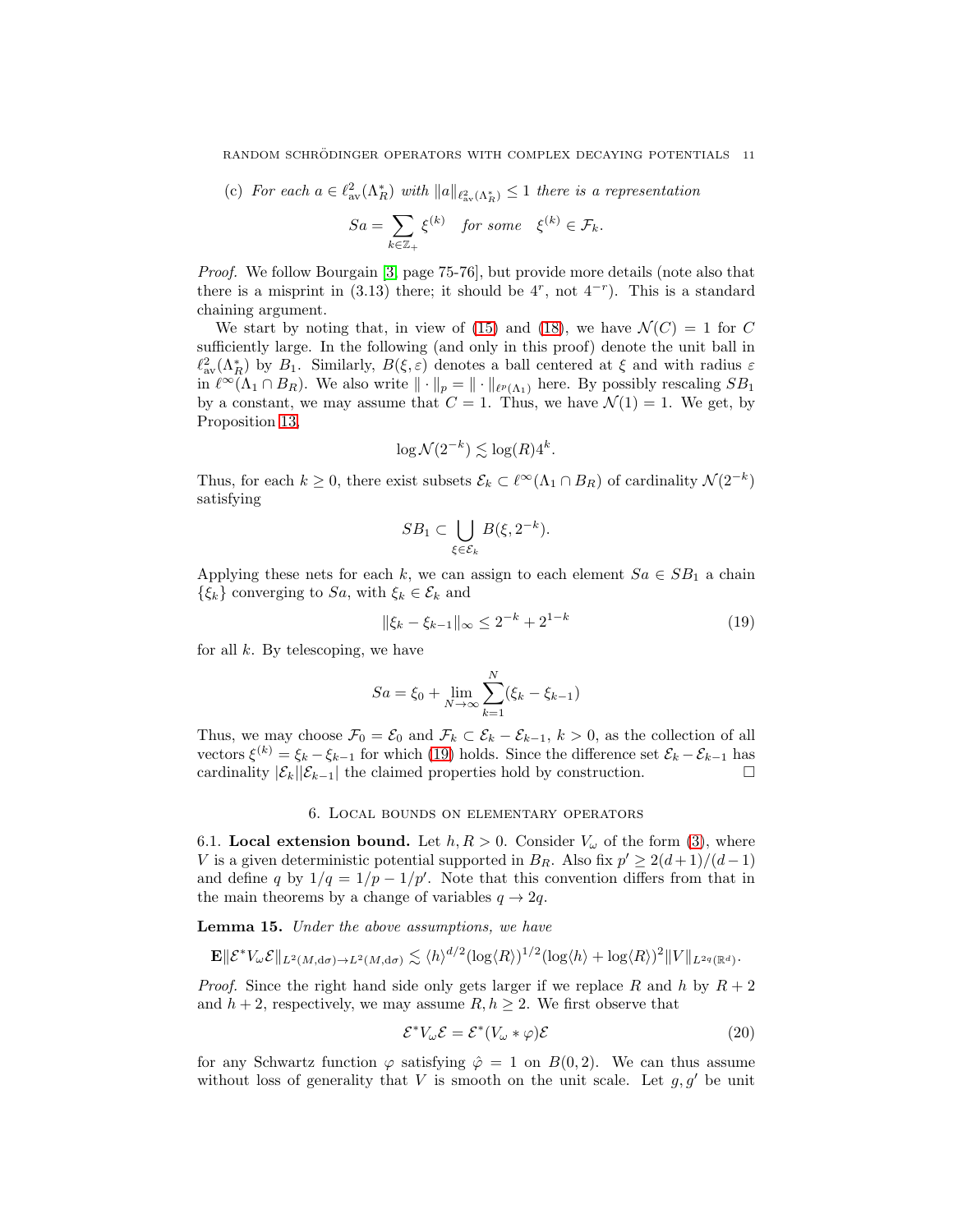vectors in  $L^2(M, d\sigma)$ . Then

$$
\langle \mathcal{E}^* V_{\omega} \mathcal{E} g, g' \rangle = \sum_{j \in h \mathbb{Z}^d} \omega_j \int_{Q_h + j} \overline{V(x) (\mathcal{E} g)(x)} (\mathcal{E} g')(x) dx,
$$

where  $Q_h = [0, h)^d$ . Let  $\Lambda_R^* = {\eta_{\nu}}$  be a 1/R-net in M. By working with a partition of unity, we may assume that  $g$  is supported on a collection of disjoint balls  $B(\eta_{\nu}, 10/R)$ . After a change of variables  $g(\eta) = g(\eta_{\nu} + \tau)$ , we may write

$$
\mathcal{E}g(x) = \sum_{\nu} \int_{M \cap B(0,10/R)} e(x \cdot (\eta_{\nu} + \tau)) g(\eta_{\nu} + \tau) d\tau,
$$

where  $d\tau$  denotes surface measure, and similarly (summing over a possibly different index set)

$$
\mathcal{E}g'(x) = \sum_{\nu'} \int_{M \cap B(0,10/R)} e(x \cdot (\eta_{\nu'} + \tau')) g'(\eta_{\nu'} + \tau') d\tau'.
$$

Similarly to the change of variables  $\eta = \eta_{\nu} + \tau$  in the domain, we change variables  $x = x_i + y$  in the target. Here,  $\Lambda_1 = \{x_i\}$  is a 1-net in  $\mathbb{R}^d$ . Hence, for any integrable function  $F: \mathbb{R}^d \to \mathbb{C}$ , supported on a disjoint collection of balls  $B(x_i, 10)$ ,

$$
\int_{\mathbb{R}^d} F(x) dx = \sum_i \int_{B(0,10)} F(x_i + y) dy.
$$

Using a partition of unity we may sparsify the potential, so that the above holds for

$$
F_j(x) = \overline{V(x)(\mathcal{E}g)(x)}(\mathcal{E}g')(x)\mathbf{1}_{Q_h+j}(x).
$$

Note that in this case the sum is restricted to those i satisfying  $x_i \in B(j, 10+h)$ . For fixed  $\tau \in B(0, 10/R)$  and  $y \in B(0, 10)$  we consider the discrete extension operator

$$
S: \ell^2_{\text{av}}(\Lambda_R^*) \to \ell^\infty(\Lambda_1 \cap B_R), \{g(\eta_\nu + \tau)\}_\nu \mapsto \{\sum_\nu e((x_i + y) \cdot (\eta_\nu + \tau))g(\eta_\nu + \tau)\}_i.
$$

Note that the points  $\mu_{\nu} = \eta_{\nu} + \tau$  and  $z_i = x_i + y$  form a 1/R-separated set in M and a 1-separated set in  $\mathbb{R}^d$ , respectively, so that [\(17\)](#page-9-5), [\(18\)](#page-9-3) hold. Using Corollary [14,](#page-9-6) we can find a representation (note that the vectors  $\xi^{(k)}$  depend on  $\tau, y$ )

$$
\sum_{\nu} e((x_i + y) \cdot (\eta_{\nu} + \tau)) g(\eta_{\nu} + \tau) = \sum_{k \in \mathbb{Z}_+} \xi_i^{(k)}, \quad \xi^{(k)} \in \mathcal{F}_k,
$$

with bounds

<span id="page-11-1"></span><span id="page-11-0"></span>
$$
\|\xi^{(k)}\|_{\infty} \lesssim 2^{-k} \|g(\eta_{\nu} + \tau)\|_{\ell^2_{\nu,\text{av}}}, \quad \|\xi^{(k)}\|_{p'} \lesssim \|g(\eta_{\nu} + \tau)\|_{\ell^2_{\nu,\text{av}}} \tag{21}
$$

for all  $k \in \mathbb{Z}_+$  and  $y \in B(0, 10)$ . Similarly, there is a representation

$$
\sum_{\nu'} \mathbf{e}((x_i + y) \cdot (\eta_{\nu'} + \tau'))g'(\eta_{\nu'} + \tau') = \sum_{k' \in \mathbb{Z}_+} \xi_i^{(k')}, \quad \xi^{(k')} \in \mathcal{F}_{k'},
$$

with bounds

$$
\|\xi^{(k')}\|_{\infty} \lesssim 2^{-k'} \|g'(\eta_{\nu'} + \tau')\|_{\ell^2_{\nu',\mathrm{av}}}, \quad \|\xi^{(k')}\|_{p'} \lesssim \|g'(\eta_{\nu'} + \tau')\|_{\ell^2_{\nu',\mathrm{av}}}.\tag{22}
$$

The above observations lead to the estimate

$$
|\langle \mathcal{E}^* V_{\omega} \mathcal{E} g, g' \rangle| \leq \sum_{k, k' \in \mathbb{Z}_+} \int \max_{(\xi, \xi') \in \mathcal{F}_k \times \mathcal{F}_{k'}} |\sum_{j \in h \mathbb{Z}^d} \sum_i \omega_j \overline{V(x_i + y) \xi_i} \xi'_i | \mathrm{d}y \mathrm{d}\tau \mathrm{d}\tau',
$$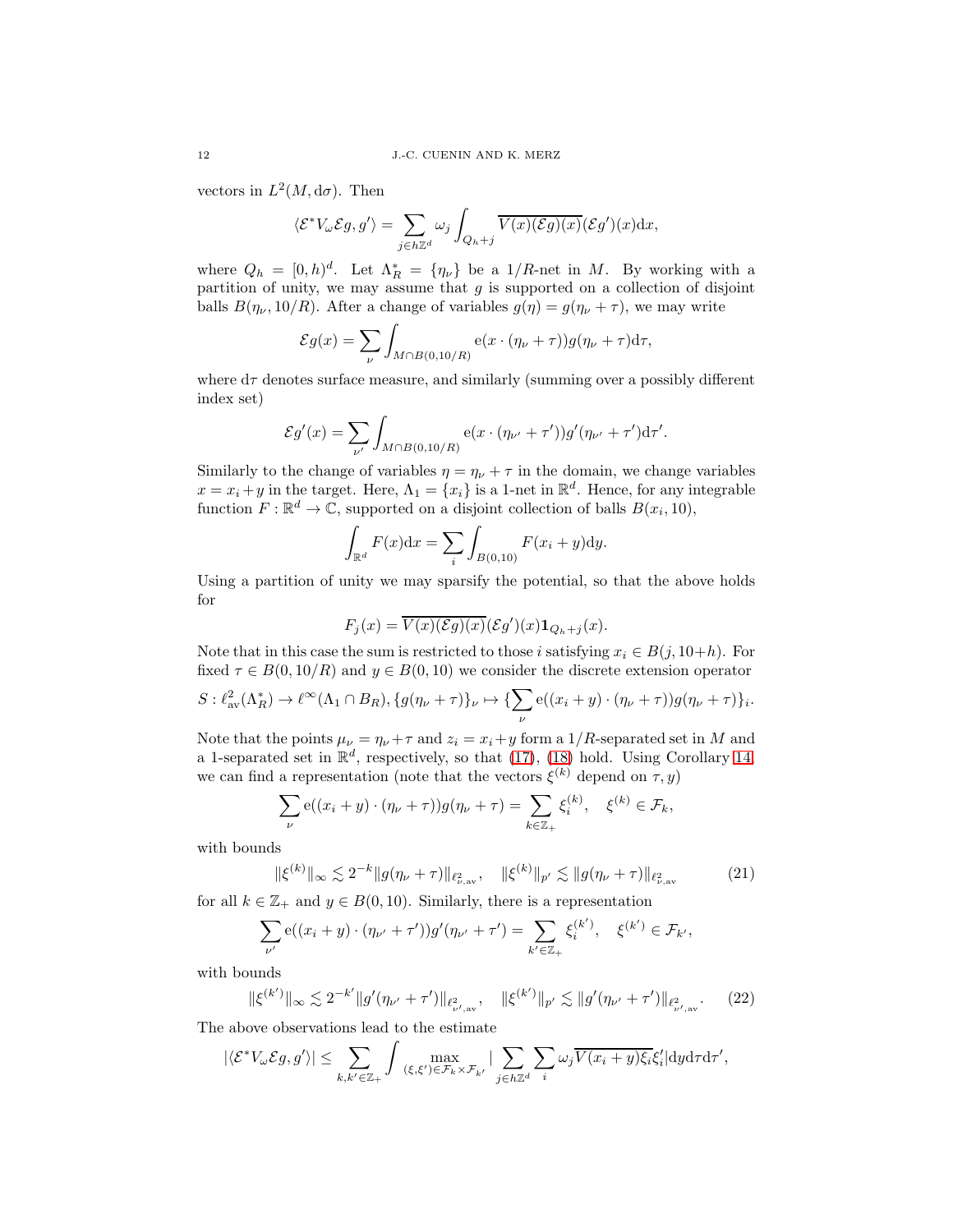where the integral is taken over  $(y, \tau, \tau') \in B(0, 10) \times (M \cap B(0, 10/R))^2$  and the sum over *i* is restricted to  $x_i + y \in Q_h + j$  (we recall that y is fixed). By monotonicity of the expectation,

$$
\mathbf{E}|\langle \mathcal{E}^*V_{\omega} \mathcal{E}g, g' \rangle| \leq \sum_{k, k' \in \mathbb{Z}_+} \int \mathbf{E} \max_{\mathcal{F}_k \times \mathcal{F}_{k'}} |X_{\xi, \xi'}| \mathrm{d}y \mathrm{d}\tau \mathrm{d}\tau',
$$

where (suppressing the dependence on  $y, \tau, \tau'$ )

$$
X_{\xi,\xi'} = \sum_{j \in h \mathbb{Z}^d} \omega_j \sum_i \overline{V(x_i + y)\xi_i} \xi'_i.
$$

The conclusion follows by Lemma [16](#page-12-0) and [25](#page-22-0) (details of the calculation are provided in the appendix).  $\Box$ 

<span id="page-12-0"></span>**Lemma 16.** Let  $R, h \geq 2$ . Then we have the following bounds,

$$
\begin{aligned} &\int \mathbf{E} \max_{\mathcal{F}_k\times\mathcal{F}_{k'}}|X_{\xi,\xi'}| \mathrm{d}y\mathrm{d}\tau\mathrm{d}\tau'\lesssim (\log R)^{1/2}h^{d/2}\|V\|_{L^{2q}(\mathbb{R}^d)},\\ &\int \max_{\mathcal{F}_k\times\mathcal{F}_{k'}}|X_{\xi,\xi'}| \mathrm{d}y\mathrm{d}\tau\mathrm{d}\tau'\lesssim R^{d-d/2q}2^{-k-k'}\|V\|_{L^{2q}(\mathbb{R}^d)}. \end{aligned}
$$

*Proof.* Note first that the index set of  $X_{\xi,\xi'}$  is finite and has cardinality N, satisfying

<span id="page-12-5"></span>
$$
\log N = \log |\mathcal{F}_k \times \mathcal{F}_{k'}| \lesssim \log R \max(4^k, 4^{k'}),\tag{23}
$$

by Corollary [14](#page-9-6) (a). Proposition [11](#page-8-2) implies that  $X_{\xi,\xi'}$  are (scalar) subgaussian random variables, and

$$
\mathbf{E} \max_{\mathcal{F}_k\times\mathcal{F}_{k'}}|X_{\xi,\xi'}| \lesssim \sqrt{\log N} (\sum_{j\in h\mathbb{Z}^d} |\sum_i \overline{V(x_i+y)\xi_i}\xi_i'|^2)^{1/2},
$$

where we recall that we are assuming  $\|\omega_j\|_{\psi_2} \lesssim 1$ . Using Hölder's inequality twice, it follows that

$$
\mathbf{E} \max_{\mathcal{F}_k \times \mathcal{F}_{k'}} |X_{\xi, \xi'}| \lesssim \sqrt{\log N} \left\| \|V(x_i + y)\|_{\ell_i^q} \|\xi_i\|_{\ell_i^{p'}} \|\xi'_i\|_{\ell_i^{p'}} \right\|_{\ell_j^2} \n\lesssim \sqrt{\log N} \left\| \|V(x_i + y)\|_{\ell_i^q} \right\|_{\ell_j^{2q}} \left\| \|\xi_i\|_{\ell_i^{p'}} \|\xi'_i\|_{\ell_i^{p'}} \right\|_{\ell_j^{p'}} ,
$$
\n(24)

where we recall that i is restricted to  $x_i + y \in Q_h + j$  and y is fixed. In particular, we have

<span id="page-12-4"></span><span id="page-12-1"></span>
$$
|\{j \in h\mathbb{Z}^d : x_i + y \in Q_h + j\}| = 1 \quad \text{for each } i \tag{25}
$$

and

<span id="page-12-3"></span><span id="page-12-2"></span>
$$
|\{i: x_i + y \in Q_h + j\}| \le h^d \quad \text{for each } j \in h\mathbb{Z}^d. \tag{26}
$$

We will show that

$$
\left\| \|\xi_i\|_{\ell_i^{p'}} \|\xi_i'\|_{\ell_i^{p'}} \right\|_{\ell_j^{p'}} \lesssim h^{d/p'} \min(2^{-k}, 2^{-k'}) \|g(\eta_\nu + \tau)\|_{\ell_{\nu,\mathrm{av}}^2} \|g'(\eta_{\nu'} + \tau')\|_{\ell_{\nu',\mathrm{av}}^2}(27)
$$

By symmetry in  $\xi, \xi'$ , it suffices to prove this in the case  $k \geq k'$ . Using Hölder once more, we have

$$
\left\| \|\xi_i\|_{\ell_i^{p'}} \|\xi_i'\|_{\ell_i^{p'}} \right\|_{\ell_j^{p'}} \le \left\| \|\xi_i\|_{\ell_i^{p'}} \right\|_{\ell_j^{\infty}} \left\| \|\xi_i'\|_{\ell_i^{p'}} \right\|_{\ell_j^{p'}}.
$$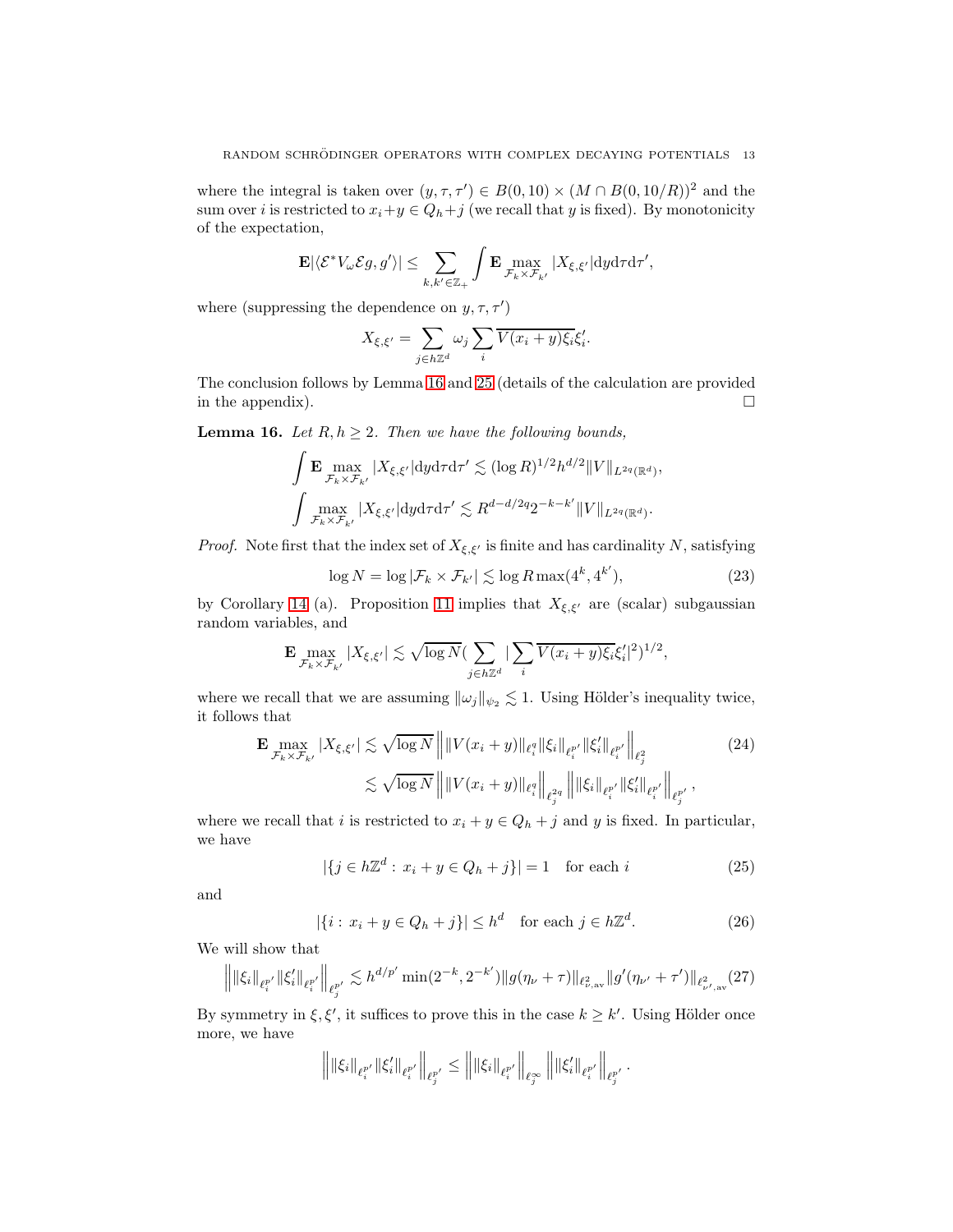By Fubini's theorem and [\(25\)](#page-12-1),

$$
\Big\| \|\xi_i'\|_{\ell_i^{p'}}\Big\|_{\ell_j^{p'}} = (\sum_i \sum_{j \in h\mathbb{Z}^d} |\xi_i'|^{p'})^{1/p'} = (\sum_i |\xi_i'|^{p'})^{1/p'} = \|\xi'\|_{p'}.
$$

Similarly, by [\(26\)](#page-12-2) we have

<span id="page-13-0"></span>
$$
\left\| \|\xi_i\|_{\ell_i^{p'}} \right\|_{\ell_j^{\infty}} \leq h^{d/p'} \|\xi\|_{\infty}.
$$

Combining these estimates with [\(21\)](#page-11-0), [\(22\)](#page-11-1) yields [\(27\)](#page-12-3). Next, we have (again by Hölder, Fubini and  $(26)$ )

$$
\| ||V(x_i + y)||_{\ell_i^q} ||_{\ell_j^{2q}} \le h^{d/2q} || ||V(x_i + y)||_{\ell_i^{2q}} ||_{\ell_j^{2q}} \tag{28}
$$

$$
= h^{d/2q} || ||V(x_i + y)||_{\ell_j^{2q}} ||_{\ell_i^{2q}} \tag{28}
$$

$$
= h^{d/2q} ||V(x_i + y)||_{\ell_i^{2q}}.
$$

Integrating [\(24\)](#page-12-4) over  $y, \tau, \tau'$  and using [\(27\)](#page-12-3), [\(28\)](#page-13-0), we obtain

$$
\int \mathbf{E} \max_{\mathcal{F}_k \times \mathcal{F}_{k'}} |X_{\xi, \xi'}| \, dy \, d\tau \, d\tau' \lesssim \sqrt{\log N} \min(2^{-k}, 2^{-k'}) h^{d/2} \|V\|_{L^{2q}(\mathbb{R}^d)},
$$

where we used that  $\frac{1}{2} = \frac{1}{2q} + \frac{1}{p'}$ ,  $||V(x_i + y)||_{L_y^{2q}} l_i^{2q} \lesssim ||V||_{L^{2q}(\mathbb{R}^d)}$  and

$$
R^{-(d-1)}\|g(\eta_{\nu}+\tau)\|_{L^2_{\tau}\ell^2_{\nu,\mathrm{av}}}\|g'(\eta_{\nu'}+\tau')\|_{L^2_{\tau'}\ell^2_{\nu',\mathrm{av}}}\lesssim \|g\|_{L^2(M,\mathrm{d}\sigma)}\|g'\|_{L^2(M,\mathrm{d}\sigma)}=1.
$$

Combining this with [\(23\)](#page-12-5) yields the first bound of the lemma. The second bound follows from the estimate

$$
|X_{\xi,\xi'}| \leq \sum_{j\in h\mathbb{Z}^d} |\sum_i \overline{V(x_i+y)\xi_i}\xi'_i| \leq \sum_{j\in h\mathbb{Z}^d} ||V(x_i+y)||_{\ell_i^1} ||\xi_i||_{\ell_i^{\infty}} ||\xi'_i||_{\ell_i^{\infty}}
$$
  
\n
$$
\leq ||V(x_i+y)||_{\ell_i^1\ell_i^1} ||\xi||_{\infty} ||\xi'||_{\infty}
$$
  
\n
$$
= ||V(x_i+y)||_{\ell_i^1\ell_j^1} ||\xi||_{\infty} ||\xi'||_{\infty}
$$
  
\n
$$
\leq R^{d-d/2q} ||V(x_i+y)||_{\ell_i^{2q}} ||\xi||_{\infty} ||\xi'||_{\infty}
$$
  
\n
$$
\leq R^{d-d/2q} ||V(x_i+y)||_{\ell_i^{2q}} 2^{-k-k'} ||g(\eta_{\nu} + \tau)||_{\ell_{\nu,\text{av}}^2} ||g'(\eta_{\nu'} + \tau')||_{\ell_{\nu',\text{av}}^2},
$$

where we used Hölder in the first, second and fifth line, Fubini in the third line,  $(25)$ in the fourth, supp  $V \subset B_R$  in the fifth and [\(21\)](#page-11-0), [\(22\)](#page-11-1) in the last line. Integrating over  $y, \tau, \tau'$  and using Hölder as before yields the second bound in the lemma.  $\Box$ 

Remark 8. If we restore the frequency in the extension operator, i.e. if we consider  $\mathcal{E}^*_{\lambda}V_{\omega}\mathcal{E}_{\lambda'}$ , then it is obvious from the proof of Lemma [15](#page-10-2) that the same estimate holds for this operator, locally uniformly in  $\lambda, \lambda' \approx 1$ . Explicitly,

<span id="page-13-1"></span>
$$
\sup_{\lambda,\lambda'\geq 1} \mathbf{E} \|\mathcal{E}_{\lambda}^* V_{\omega} \mathcal{E}_{\lambda'} \|_{L^2(M_\lambda, d\sigma_\lambda) \to L^2(M_{\lambda'}, d\sigma_{\lambda'})} \leq A(h, R, V),
$$
\n
$$
A(h, R, V) \lesssim \langle h \rangle^{d/2} (\log \langle R \rangle)^{1/2} (\log \langle h \rangle + \log \langle R \rangle)^2 \|V\|_{L^{2q}(\mathbb{R}^d)}.
$$
\n(29)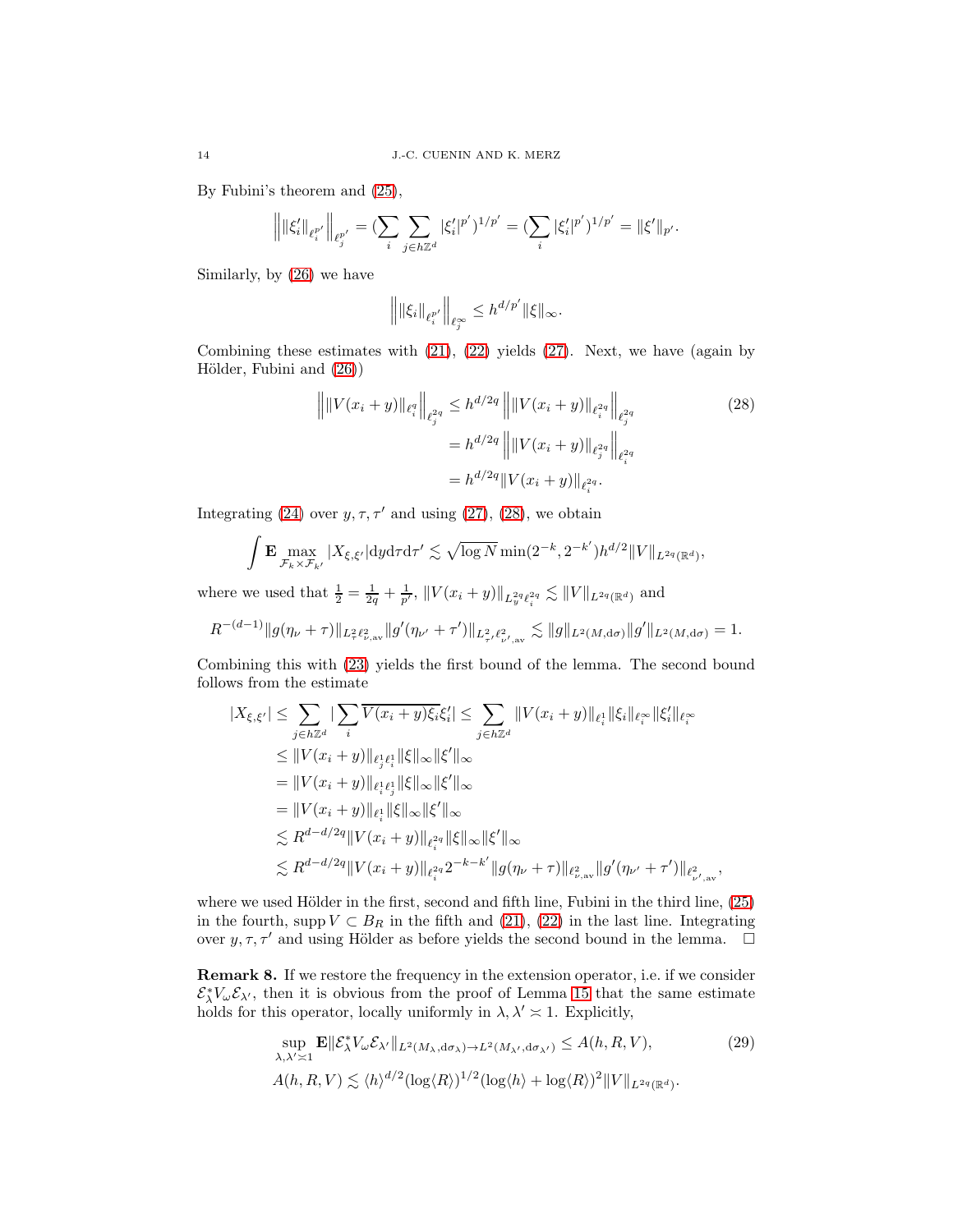<span id="page-14-0"></span>6.2. **Smoothing.** We observe that if  $m(D)$  is a Fourier multiplier and  $B_{R_1}$ ,  $B_{R_2}$ are two balls with the same center, then

$$
\mathbf{1}_{B_{R_1}} m(D) \mathbf{1}_{B_{R_2}} = \mathbf{1}_{B_{R_1}} m_R(D) \mathbf{1}_{B_{R_2}}, \quad m_R := \gamma_R * m,
$$
 (30)

whenever  $R > R_1 + R_2$ ,  $\gamma_R(\xi) = R^d \gamma(R\xi)$  and  $(\gamma)^{\vee}$  is a bump function such that  $(\gamma)^{\vee}(x) = 1$  for  $|x| \leq 1$ . This can be checked by comparing the kernels of both sides in [\(30\)](#page-14-1) and using the convolution theorem. The convolution with  $\gamma_R$  can be considered a smoothing operator at scale  $R^{-1}$ . We recall from Section [2](#page-4-0) that  $C^{(\delta)}$ denotes a generic function satisfying a bound

<span id="page-14-1"></span>
$$
|C^{(\delta)}(\xi)| \lesssim (||2\pi\xi|^2 - 1| + \delta)^{-1/2}.
$$
 (31)

We will apply [\(30\)](#page-14-1) to

$$
m(\xi) = (|2\pi\xi|^2 - (1+i0)^2)^{-1}
$$
\n(32)

to produce a product of two functions  $C^{(\delta)}(\xi)$  satisfying [\(31\)](#page-14-2) with  $\delta = R^{-1}$ .

<span id="page-14-4"></span>**Lemma 17.** For  $R \geq 1$  we have

<span id="page-14-3"></span><span id="page-14-2"></span> $|\gamma_R * m| \lesssim R.$ 

In particular,  $(\gamma_R * m)^{1/2}$  satisfies [\(31\)](#page-14-2) with  $\delta = R^{-1}$ .

*Proof.* By a partition of unity we may assume that m is supported in a small conic neighborhood of the first coordinate axis. The implicit function theorem then allows us to reduce the proof to the following bound,

$$
|\gamma_R * \frac{1}{\xi_1 + i0}| \lesssim R,
$$

where  $\gamma_R(\xi_1) = R\gamma(R\xi_1)$  is a function of one variable. By the convolution theorem,

$$
|\gamma_R * \frac{1}{\xi_1 + i0}| \lesssim \|\hat{\gamma}_R\|_1 \lesssim R,
$$

where we used that the Fourier transform of  $(\xi_1 + i0)^{-1}$  is bounded. See also [\[20,](#page-25-9) Lemma 5.2] for an alternative proof.

Remark 9. The boundary value in [\(32\)](#page-14-3) is defined in the usual way (in the sense of tempered distributions, see e.g. [\[12\]](#page-25-10)). The analogue expression with  $(1-i0)^2$  clearly satisfies the same bound. A similar argument (using the Malgrange preparation theorem) also works for  $\varepsilon$  nonzero and fixed. This argument is presented in the proof of Lemma 23 in [\[1\]](#page-24-2). Alternatively, one can work with the boundary values throughout and appeal to the Phragmén-Lindelöf maximum principle to extend the results to nonzero  $\varepsilon$  (see e.g. [\[4,](#page-24-9) Appendix A], [\[11\]](#page-25-11), [\[19\]](#page-25-12)). We will not pursue this issue.

In practice, we are working with a localized version of [\(32\)](#page-14-3), supported near the singular manifold M. Even though  $\gamma_R * m$  loses compact support, it decays rapidly away from  $M$  on the  $1/R$  scale. Neglecting the tail (which can be bounded in a straightforward way), we assume that all functions  $C^{(\delta)}$  that appear from now on are compactly supported in a small neighborhood of  $M$ . Alternatively, one could avoid tails by smoothing the resolvent first and then perform the low/high decomposition as in Section [2.](#page-4-0)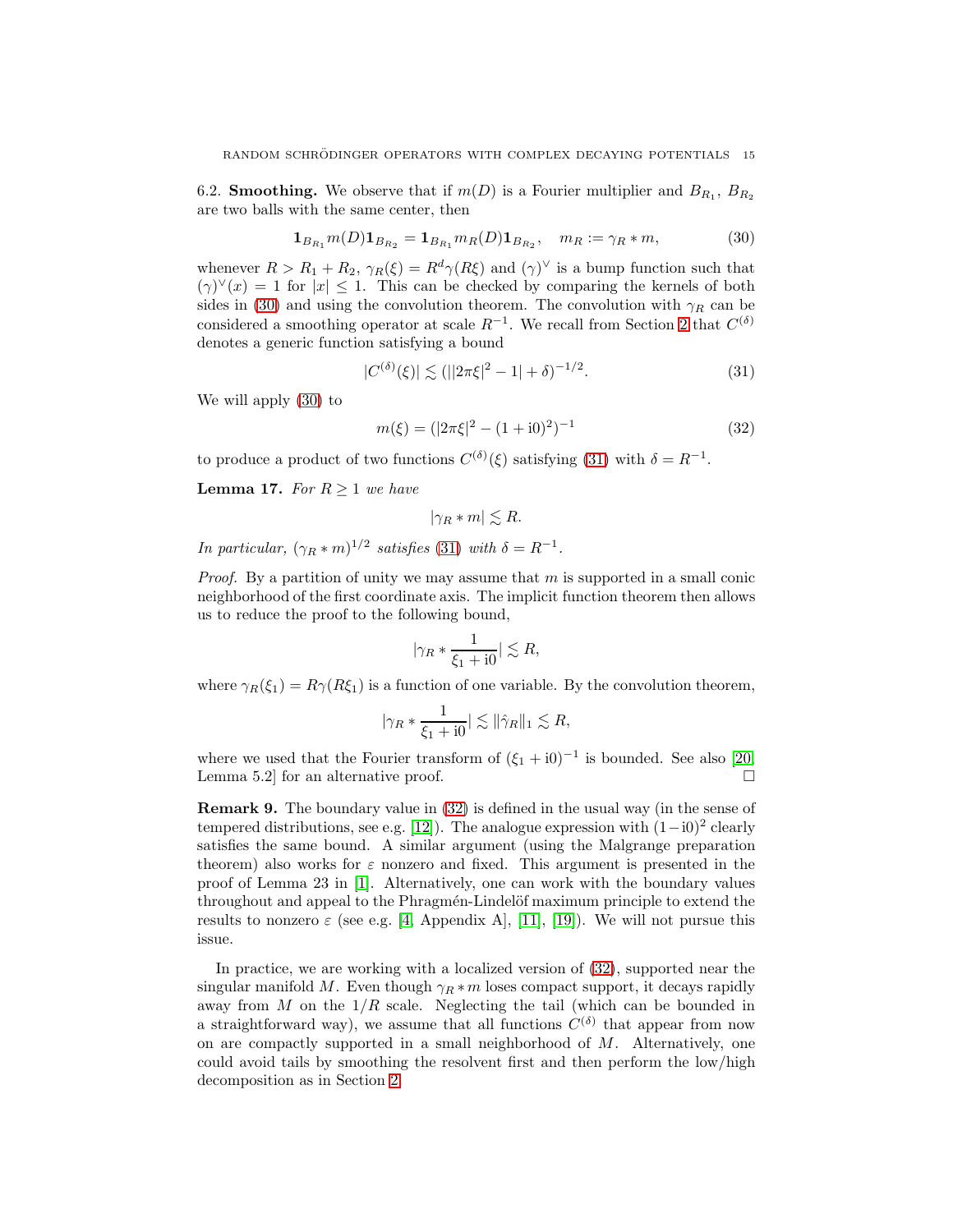6.3. Foliation by level sets. In the following we will assume that  $C^{(\delta)}$  is supported in a  $c$ -neighborhood ( $c$  small and fixed) of  $M$  and satisfies [\(31\)](#page-14-2). We will also assume that  $\lambda \in [1-c, 1+c]$  and denote the constant  $A(h, R, V)$  appearing in [\(29\)](#page-13-1) by A.

<span id="page-15-6"></span>**Lemma 18.** Assume that  $(29)$ ,  $(31)$  hold. Then we have

<span id="page-15-3"></span><span id="page-15-1"></span><span id="page-15-0"></span>
$$
\|\mathcal{E}_{\lambda}^* VC^{(\delta)}\|_{L^2(\mathbb{R}^d)\to L^2(M_{\lambda})} \lesssim A(\log\frac{1}{\delta})^{\frac{1}{2}}.
$$
 (33)

Moreover, if [\(31\)](#page-14-2) holds for  $C^{(\delta_1)}$ ,  $C^{(\delta_2)}$ , then

$$
||C^{(\delta_1)}VC^{(\delta_2)}||_{L^2(\mathbb{R}^d)\to L^2(\mathbb{R}^d)} \lesssim A(\log\frac{1}{\delta_1})^{\frac{1}{2}}(\log\frac{1}{\delta_2})^{\frac{1}{2}}.
$$
 (34)

*Proof.* For  $f \in L^2(\mathbb{R}^d)$  we foliate by level sets  $M_{\lambda}$ ,

$$
C^{(\delta)}f(x) = \int_{1-c}^{1+c} \int_{M_{\lambda'}} e(x \cdot \xi) C^{(\delta)}(\xi) \widehat{f}(\xi) d\sigma_{\lambda'}(\xi) d\lambda', \qquad (35)
$$

up to an innocuous Jacobian factor. Using [\(31\)](#page-14-2) and the fact that  $(d\sigma_{\lambda})^{\vee} * f$  is a constant multiple of  $\mathcal{E}_{\lambda} \mathcal{E}_{\lambda}^{*} f$ , we get, by Cauchy–Schwarz,

$$
\begin{aligned} \|\mathcal{E}^*_{\lambda} VC^{(\delta)}f\|_{L^2(M)} &\leq A (\int_{1-c}^{1+c} \mathrm{d}\lambda'(|\lambda'-1|+\delta)^{-1})^{1/2} (\int_{1-c}^{1+c} \mathrm{d}\lambda' \|\mathcal{E}_{\lambda'}f\|_{L^2(M_{\lambda'})}^2)^{1/2} \\ &\lesssim A (\log \frac{1}{\delta})^{\frac{1}{2}} \|f\|_2. \end{aligned}
$$

where we used

$$
\int_{1-c}^{1+c} d\lambda' ||\mathcal{E}_{\lambda'}^* f||_{L^2(M_{\lambda'})}^2 = \int_{1-c}^{1+c} d\lambda' \int_{M_{\lambda'}} |\widehat{f}(\xi)|^2 d\sigma_{\lambda'}(\xi) \lesssim ||f||_{L^2(\mathbb{R}^d)}^2 \qquad (36)
$$

and

<span id="page-15-2"></span>
$$
\int_{1-c}^{1+c} d\lambda' (|\lambda'-1|+\delta)^{-1} \lesssim \log \frac{1}{\delta}.\tag{37}
$$

This proves [\(33\)](#page-15-0). To prove [\(34\)](#page-15-1) we use the dual estimate to [\(36\)](#page-15-2), which is

$$
\|\int_{1-c}^{1+c} \mathcal{E}_{\lambda'} g(\lambda') d\lambda' \|_{L^2(\mathbb{R}^d)} \lesssim \left(\int_{1-c}^{1+c} \|g(\lambda')\|_{L^2(M_{\lambda'})}^2 d\lambda'\right)^{1/2} \tag{38}
$$

for  $g(\lambda') \in L^2(M_{\lambda'})$ . This follows from

$$
\int_{1-c}^{1+c} \langle \mathcal{E}^*_{\lambda'} f, g(\lambda') \rangle_{L^2(M_{\lambda'})} d\lambda' = \langle f, \int_{1-c}^{1+c} \mathcal{E}_{\lambda'} g(\lambda') d\lambda' \rangle_{L^2(\mathbb{R}^d)}.
$$

Using the foliation [\(35\)](#page-15-3) for the  $C^{(\delta_1)}$  factor and using [\(33\)](#page-15-0), [\(37\)](#page-15-4), [\(38\)](#page-15-5) gives, with  $g(\lambda') = (|\lambda' - 1| + \delta_1)^{-1/2} \mathcal{E}_{\lambda'}^* V C^{(\delta_2)} f,$ 

$$
||C^{(\delta_1)}VC^{(\delta_2)}f||_{L^2(\mathbb{R}^d)} \lesssim ||\int_{1-c}^{1+c} \mathcal{E}_{\lambda' }g(\lambda')d\lambda'||_{L^2(\mathbb{R}^d)} \lesssim (\int_{1-c}^{1+c} ||g(\lambda')||^2_{L^2(M_{\lambda'})} d\lambda')^{1/2}
$$
  

$$
\lesssim A(\log \frac{1}{\delta_1})^{\frac{1}{2}}(\log \frac{1}{\delta_2})^{\frac{1}{2}}||f||_{L^2(\mathbb{R}^d)}.
$$

<span id="page-15-5"></span><span id="page-15-4"></span> $\Box$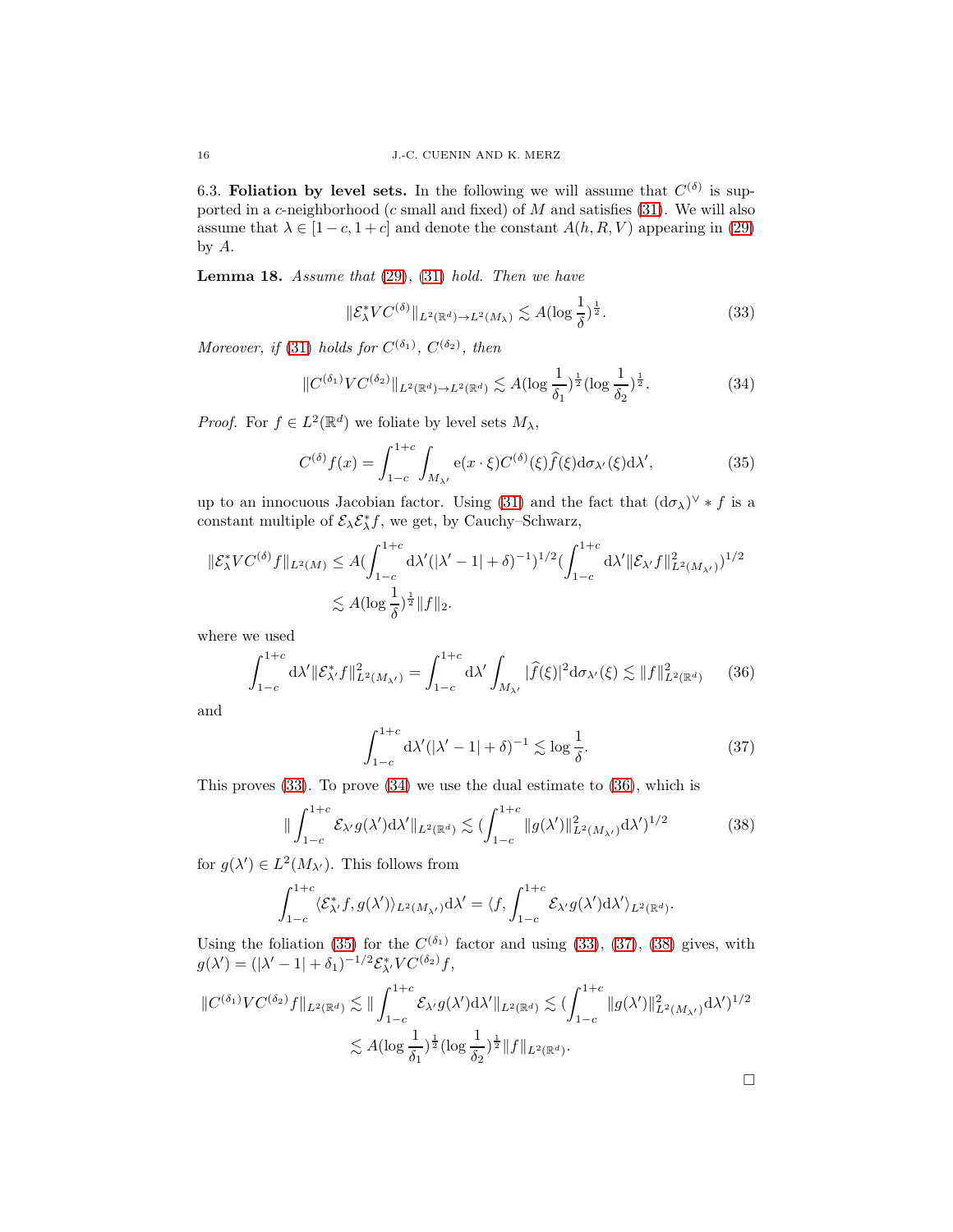6.4. Local resolvent bound. We use the same conventions as in the previous section. Additionally, in the following, the norm is the  $L^2(\mathbb{R}^d) \to L^2(\mathbb{R}^d)$  operator norm. Recall that, by the discussion at the end of Section [6.2,](#page-14-0) the square root of the localized resolvent  $R_0^{\text{low}}$  can be replaced by a compactly supported multiplier satisfying the bound [\(31\)](#page-14-2) with  $\delta = 1/R$ . As a consequence of Lemma [15,](#page-10-2) [\(34\)](#page-15-1) and the discussion in Section [2,](#page-4-0) we immediately obtain the following resolvent bound.

<span id="page-16-0"></span>**Lemma 19.** Assume that [\(31\)](#page-14-2) holds for  $C^{(\delta_1)}$ ,  $C^{(\delta_2)}$ , with  $\delta_1, \delta_2 \approx 1/R$ . Then we have

$$
\mathbf{E} \|C^{(\delta_2)} V_\omega C^{(\delta_1)} \| \lesssim \langle h \rangle^{d/2} (\log \langle R \rangle)^{3/2} (\log \langle h \rangle + \log \langle R \rangle)^2 \|V\|_{L^{2q}(\mathbb{R}^d)}.
$$

By using the tail bound of Lemma [12](#page-9-7) and rescaling, we obtain the following corollary.

<span id="page-16-2"></span>Corollary 20. Let  $h, R, \lambda, M > 0$  and let  $|\varepsilon| \ll \lambda$ . Then the spectral radius of  $R_0((\lambda + i\varepsilon)^2)V_\omega$  is bounded by

$$
\mathrm{spr}(R_0V) \lesssim M \langle \lambda h \rangle^{d/2} (\log \langle \lambda R \rangle)^{3/2} (\log \langle \lambda h \rangle + \log \langle \lambda R \rangle)^2 \lambda^{\frac{d}{2q}-2} \|V\|_{L^{2q}(\mathbb{R}^d)},
$$

except for  $\omega$  in a set of measure at most  $\exp(-cM^2)$ .

6.5. Completion of the proof of Theorem [1.](#page-1-2) We first undo the change of variables  $q \to 2q$ . Theorem [1](#page-1-2) then follows immediately from Proposition [5](#page-5-0) and Corollary [20.](#page-16-2)

#### 7. Local to global arguments

<span id="page-16-1"></span>7.1. Proof of Theorem [2.](#page-2-2) To complete the proof of Theorem [2](#page-2-2) we rescale again to  $\lambda = 1$ . We decompose  $V = \sum_{k \in \mathbb{Z}^+} V_k$  into dyadic pieces with support in  $\{0 \leq$  $|x| \leq 1$  for  $k = 0$  and in  $\{2^{k-1} \leq |x| \leq 2^k\}$  for  $k \geq 1$ . The assumption on V guarantees that  $||V_k||_q \leq 2^{-\delta k} ||\langle x \rangle^{\delta} V||_q$ . Instead of [\(8\)](#page-5-3), we consider the multilinear expansion

$$
[R_0 V]^n = \sum_{\sigma_1, ..., \sigma_n} \sum_{k_1, ..., k_n} R_0^{\sigma_1} V_{k_1} R_0^{\sigma_2} V_{k_2} \dots R_0^{\sigma_n} V_{k_n},
$$

where we again omitted the spectral parameter  $z$ , and we are assuming, as we may, that  $z = (1 + i\varepsilon)^2$ ,  $|\varepsilon| \ll 1$ . kBy the same arguments as in Section [2](#page-4-0) it suffices to estimate the norms of elementary blocks of the form  $C^{(\delta_{l-1})}V_{k_l}C^{(\delta_l)}$ , where  $\delta_l = (2^{k_l} + 2^{k_{l-1}})^{-1}$ . Lemmas [15,](#page-10-2) [18](#page-15-6) and an analogue of Lemma [17](#page-14-4) with  $\delta = \delta_l$  or  $\delta_{l-1}$  yield that (again undoing the change of variables  $q \to 2q$ )

$$
\mathbf{E} \Vert C^{(\delta_{l-1})} V_{k_l} C^{(\delta_l)} \Vert \lesssim (k_{l-1} + k_l + k_{l+1}) \langle h \rangle^{d/2} \langle k_l \rangle^{1/2} (\log \langle h \rangle + \langle k_l \rangle)^2 2^{-\delta k_l} \Vert \langle x \rangle^{\delta} V \Vert_q.
$$

Applying the tail bound of Lemma [12](#page-9-7) yields that

$$
||C^{(\delta_{l-1})}V_{k_l}C^{(\delta_l)}|| \leq M_1(k_{l-1}+k_l+k_{l+1})\langle h \rangle^{d/2}\langle k_l \rangle^{1/2}(\log \langle h \rangle + \langle k_l \rangle)^2 2^{-\delta k_l}||\langle x \rangle^{\delta}V||_q,
$$

except for  $\omega$  in a set of measure at most exp( $-c'M_1^2$ ). Choosing  $M_1 = M(k_{l-1} +$  $k_l + k_{l+1}$ ) and summing the previous bound over  $k_1, \ldots, k_n$  yields

$$
\mathrm{spr}(R_0 V) = \lim_{n \to \infty} \|[R_0 V]^n\|^{1/n} \lesssim \langle h \rangle^{d/2} (\log \langle h \rangle)^2 \|\langle x \rangle^{\delta} V\|_q,
$$

except for  $\omega$  in a set of measure at most

$$
\sum_{k_{l-1}, k_l, k_{l+1}} \exp(-c'M_1^2) \le \exp(-cM^2).
$$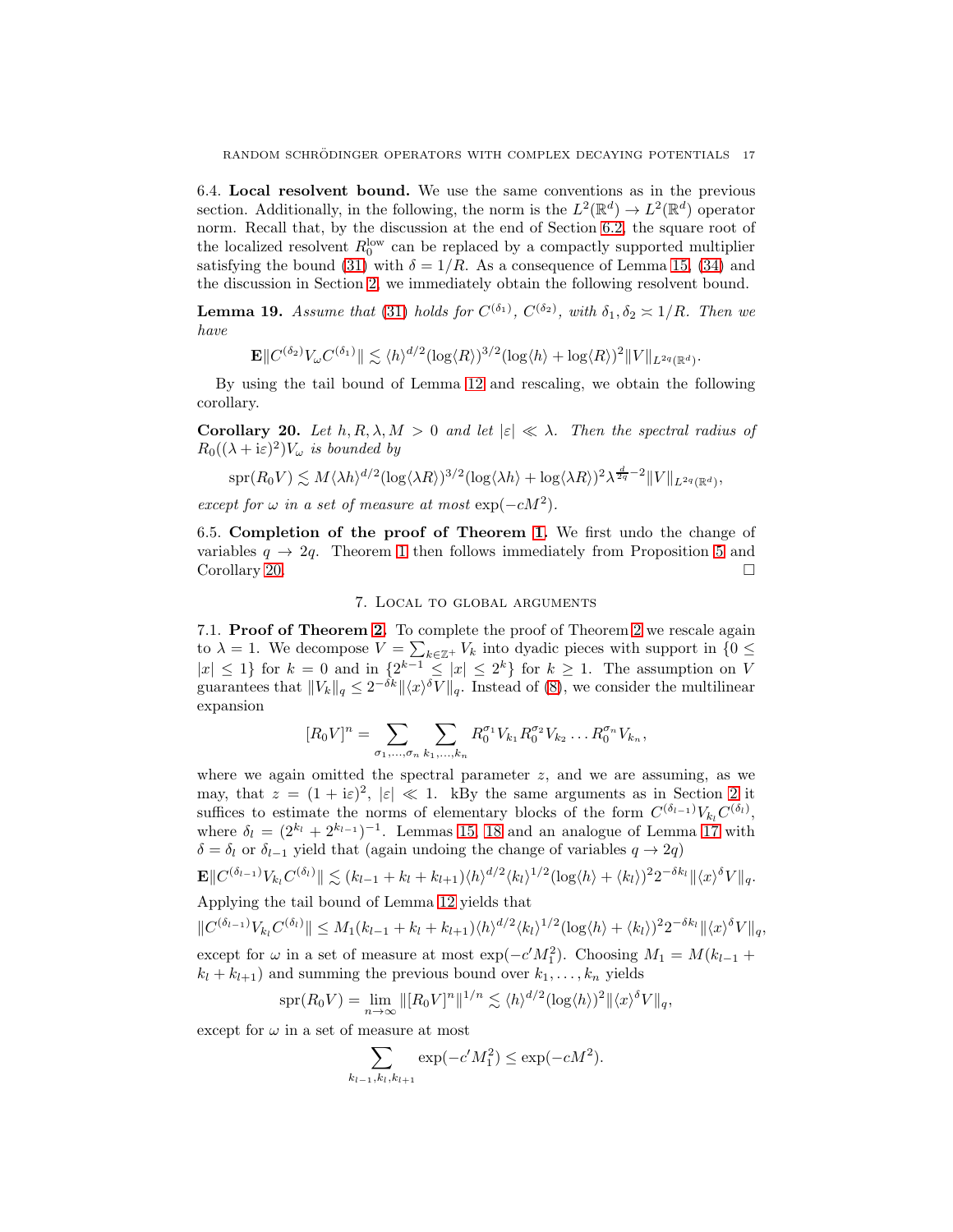<span id="page-17-4"></span>This concludes the proof of Theorem [2.](#page-2-2)

7.2. Sparse decomposition. To prove Theorem [3](#page-2-0) we use a device reminiscent of an "epsilon removal lemma" (see e.g. [\[25\]](#page-25-5)) but adapted to our multilinear bounds (and the resolvent as opposed to the Fourier restriction operator). For this reason, we need to perform several decompositions simultaneously:

(1) We first decompose V dyadically:

$$
V = \sum_{i \in \mathbb{Z}_+} V_i, \quad V_i = V \mathbf{1}_{H_i \ge |V| \ge H_{i+1}}, \quad H_i = \inf\{t > 0 : |\{|V| > t\}| \le 2^{i-1}\}.
$$

This is a "horizontal" dyadic decomposition since the widths of the supports of  $V_i$  are approximately  $2^i$ . Here we are assuming that V is constant on the unit scale (hence  $i \geq 0$  in the sum above). In view of [\(20\)](#page-10-3), there is no loss of generality in this assumption for the purpose of proving estimates (this is the same argument as explained in the paragraph before [\[25,](#page-25-5) Lemma 3.3]). Note that we have

$$
||H_i 2^{i/q}||_{\ell_i^r(\mathbb{Z}_+)} \asymp ||V||_{L^{q,r}},
$$

where  $L^{q,r}$  denotes a Lorentz space (see e.g. [\[24,](#page-25-13) Thm. 6.6]). Also note that  $L^{q,q} = L^q$ .

(2) Next, split each dyadic piece into a sum of "sparse families",

<span id="page-17-3"></span><span id="page-17-0"></span>
$$
V_i = \sum_{j=1}^{K_i} \sum_{k=1}^{N_i} V_{ijk},
$$
\n(39)

where, for fixed  $i, j$ , the  $V_{ijk}$  are supported on a "sparse collection" of balls  ${B(x_k, R_i)}_{k=1}^{N_i}$ . By this we mean that the support of  $V_{ijk}$  is contained in  $B(x_k, R_i)$  and that the following definition is satisfied (cf. [\[25,](#page-25-5) Def. 3.1]) for some sufficiently large  $\gamma$  (to be chosen later):

**Definition 2.** A collection  ${B(x_k, R)}_{k=1}^N$  is  $\gamma$ -sparse if the centers  $x_k$  are  $(RN)^\gamma$ separated.

For fixed  $\gamma > 0$  and  $K > 0$ , [\[25,](#page-25-5) Lemma 3.3] asserts that [\(39\)](#page-17-0) holds with

$$
K_i = \mathcal{O}(K2^{i/K}), \quad N_i = \mathcal{O}(2^i), \quad R_i = \mathcal{O}(2^{i\gamma^K}).
$$
\n
$$
(40)
$$

7.3. Spectral radius estimates. The preceding decompositions produce a multilinear expansion of the Born series,

$$
[R_0 V]^n = \sum_{\alpha_1, ..., \alpha_n} R_0 V_{\alpha_1} R_0 V_{\alpha_2} ... R_0 V_{\alpha_n},
$$
\n(41)

where  $\alpha_l = (i_l, j_l, k_l)$  and  $i_l \in \mathbb{Z}_+$ ,  $1 \leq j_l \leq K_{i_l}$ ,  $1 \leq k_l \leq N_{i_l}$ . To estimate the spectral radius of  $R_0V$ , we estimate the summands in [\(41\)](#page-17-1) in two different ways. For the first estimate, we follow a similar strategy as before. However, since the smoothing of the resolvent (see Subsection [6.2\)](#page-14-0) now depends on the mutual positions of the supports of  $V_{\alpha_l}$ , we consider the following (slightly more general) elementary operators,

<span id="page-17-2"></span><span id="page-17-1"></span>
$$
\mathbf{1}_{B_1} C^{(\delta_1)} \mathbf{1}_{B_2} W C^{(\delta_2)} \mathbf{1}_{B_3},\tag{42}
$$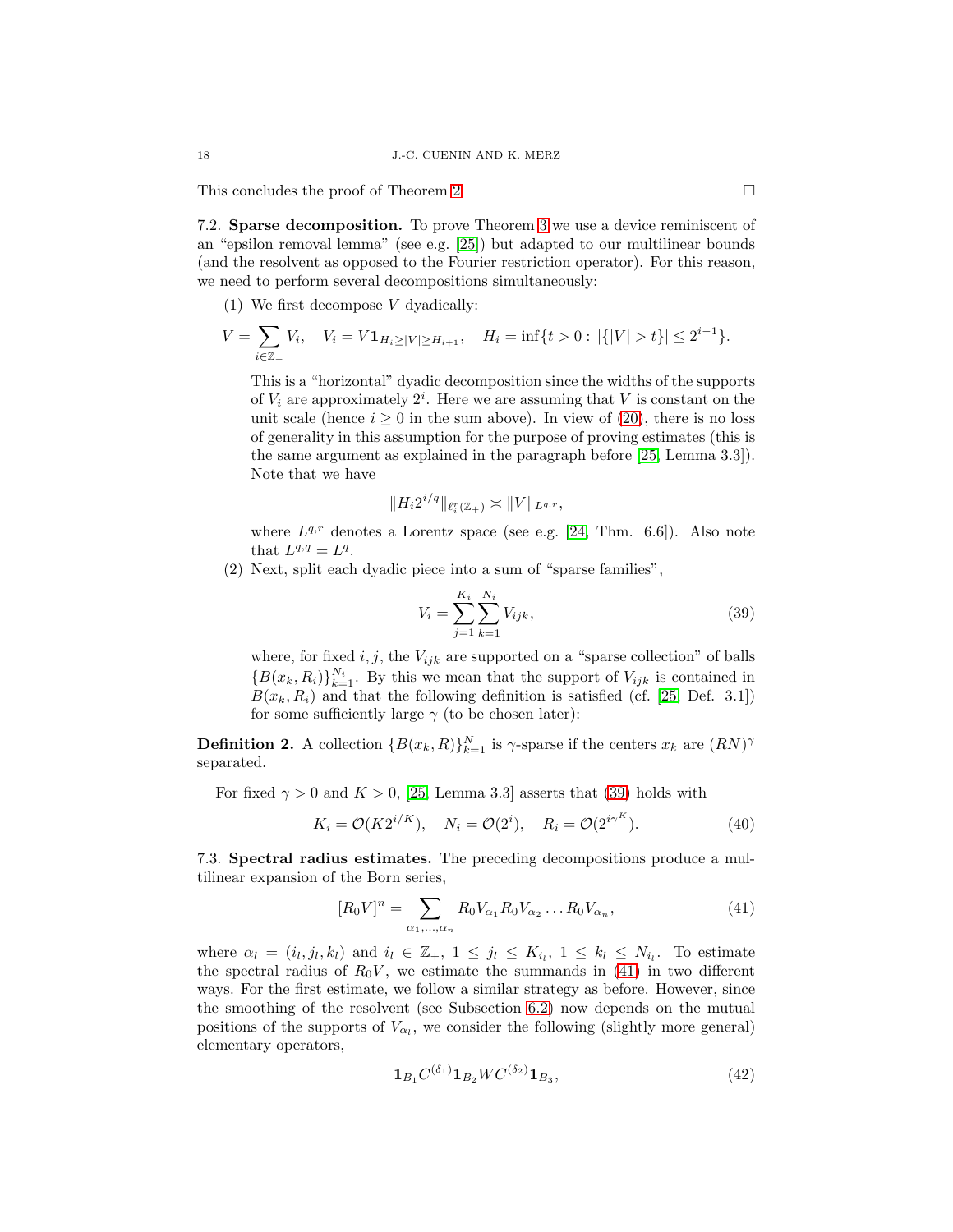where  $B_k = B(x_k, R_k)$  are arbitrary balls and W is a bounded potential. As before,  $C^{(\delta)}$  are Fourier multipliers satisfying [\(31\)](#page-14-2), now with

<span id="page-18-0"></span>
$$
\delta_1 = \langle d(B_1, B_2) + 2R_1 + 2R_2 \rangle^{-1}, \quad \delta_2 = \langle d(B_2, B_3) + 2R_2 + 2R_3 \rangle^{-1}.
$$

The operators [\(42\)](#page-17-2) arise from an analogue of [\(30\)](#page-14-1) and Lemma [17](#page-14-4) for balls with different centers. In the same way that Lemma [19](#page-16-0) and its corollary follow from Lemma [15,](#page-10-2) [\(34\)](#page-15-1) and the tail bound of Lemma [12,](#page-9-7) we obtain

$$
\|\mathbf{1}_{B_1} C^{(\delta_1)} \mathbf{1}_{B_2} W_{\omega} C^{(\delta_2)} \mathbf{1}_{B_3}\| \leq M_1 h^{\frac{d}{2}} (\log h)^2 [\log(\frac{1}{\delta_1} + \frac{1}{\delta_2})]^{\mathcal{O}(1)} \|W\|_{L^q(B_2)} \tag{43}
$$

for any  $q \leq d+1$  and for all  $\omega$  except for a set of measure at most  $\exp(-c'M_1^2)$ . Here we have assumed again, as we may, that  $\lambda = 1$ ,  $R, h > 2$ . For the remainder of this section we omit the (obvious) dependence on  $h$ . We also switch from the (modified) Vinogradov notation  $A \leq B$  to the Hardy notation  $A \leq CB$  or Landau notation  $A = \mathcal{O}(B)$ , and we indicate the dependence of constants on q (since q will no longer be in a compact interval) or other related parameters. It is also convenient to use the letter A for quantities (norms, constants) containing  $\mathcal{O}(1)$ terms that are bounded uniformly in  $n$  (and may change from line to line).

The case of interest is of course when the balls in [\(43\)](#page-18-0) contain the supports of the potentials in  $(41)$  and W is one of these potentials. Similarly as in the proof of Theorem [2,](#page-2-2) we may choose  $M_1 = M[\log(1/\delta_1 + 1/\delta_2)]^{\mathcal{O}(1)}$  without qualitatively changing the estimate [\(43\)](#page-18-0). In this way, the union bound for the probability of the complementary event yields

$$
\mathbf{P}(\bigcup_{\alpha_1,\alpha_2,\alpha_3} \{\omega : (43) \text{ does not hold}\}) \leq \sum_{\alpha_1,\alpha_2,\alpha_3} \exp(-c'M_1^2)
$$
  

$$
\leq \sum_{i_1,i_2,i_3} N_{i_1} K_{i_1} N_{i_2} K_{i_2} N_{i_3} K_{i_3} \exp(-c'M_1^2) \leq \exp(-cM^2),
$$

and hence we have

$$
||R_0V_{\alpha_1}R_0V_{\alpha_2}\dots R_0V_{\alpha_n}|| \le AM^n \prod_{l=1}^n [\log(1/\delta_{\alpha_l}) + \log(1/\delta_{\alpha_{l+1}})]^{\mathcal{O}(1)} ||V_{\alpha_l}||_q, (44)
$$

except for  $\omega$  in a set of measure at most exp( $-cM^2$ ).

For the second estimate, we observe that, by the triangle inequality and Cauchy– Schwarz,

$$
\| [R_0V]^n \| \leq \sum_{\alpha_1, ..., \alpha_n} \| R_0 |V_{\alpha_1}|^{\frac{1}{2}} \| \| V_{\alpha_1}^{\frac{1}{2}} R_0 |V_{\alpha_2}|^{\frac{1}{2}} \| \dots \| V_{\alpha_{n-1}}^{\frac{1}{2}} R_0 |V_{\alpha_n}|^{\frac{1}{2}} \| \| V_{\alpha_n}^{\frac{1}{2}} \|.
$$

Here we are again assuming, as we may, that  $V$  is bounded. The operator norm  $||V_{\alpha_n}^{\frac{1}{2}}||$  (equal to the  $L^{\infty}$  norm) will be annihilated by taking the *n*-th root at the end and letting  $n$  tend to infinity. Let

<span id="page-18-2"></span><span id="page-18-1"></span>
$$
L_{\alpha,\beta} := \delta_{\alpha,\beta} + d(B_{\alpha}, B_{\beta}),
$$

where the balls  $B_{\alpha}$  contain the support of  $V_{\alpha}$ .

<span id="page-18-3"></span>**Lemma 21.** For  $q \leq (d+1)/2$ ,

$$
||V_{\alpha}^{\frac{1}{2}}R_0|V_{\beta}|^{\frac{1}{2}}|| \leq C_q L_{\alpha,\beta}^{1-\frac{d+1}{2q}} ||V_{\alpha}||_q^{1/2} ||V_{\beta}||_q^{1/2}.
$$
\n(45)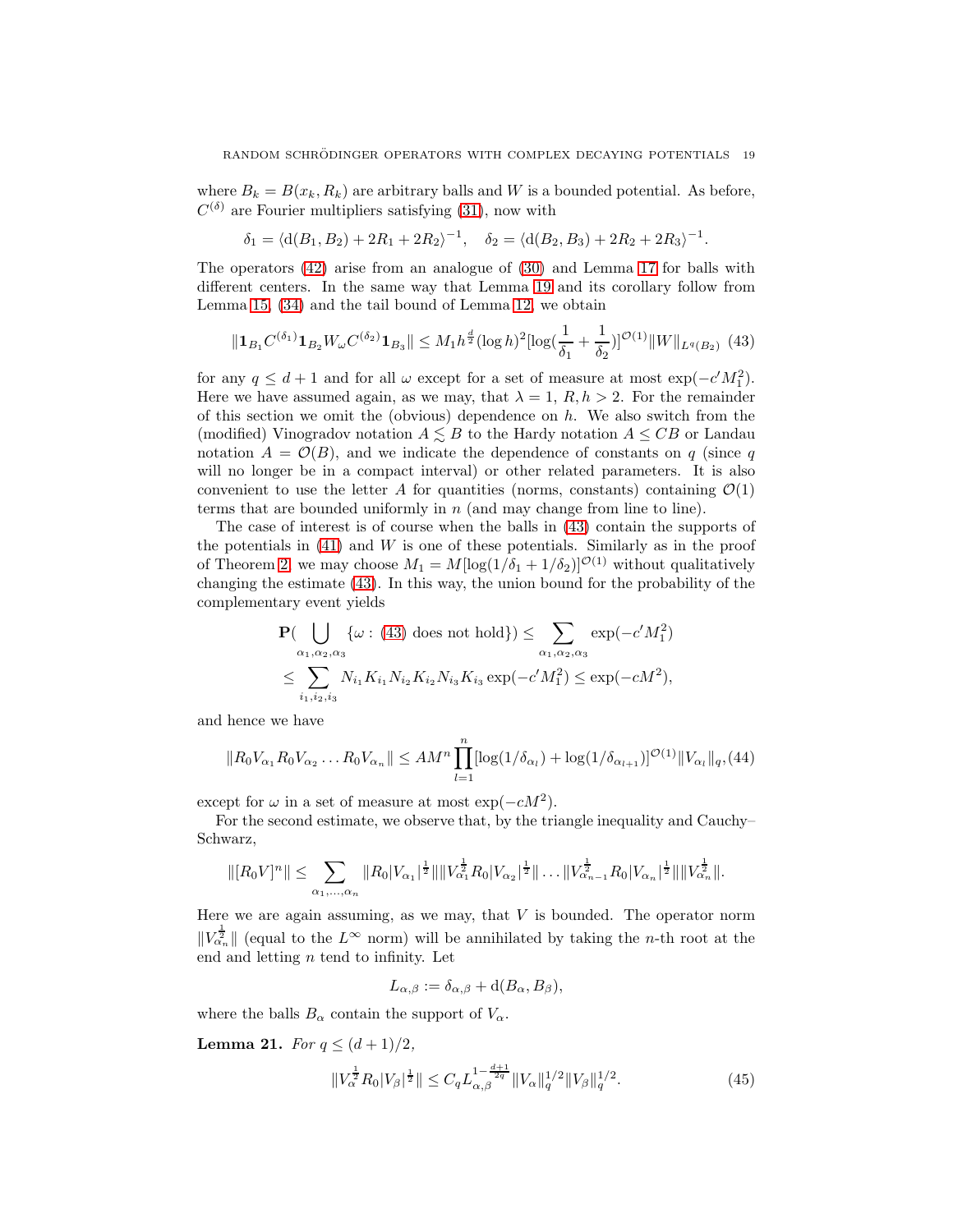Proof. To prove this, one uses the well known pointwise bound

<span id="page-19-0"></span>
$$
|R_0^{(a+{\rm i}t)}(x-y)| \le C_1 e^{C_2 t^2} |x-y|^{-\frac{d+1}{2}+a} \tag{46}
$$

for  $a \in [(d-1)/2, (d+1)/2]$  and  $d \ge 2$  (see e.g. [\[16,](#page-25-14) (2.5)]), or the explicit formula for  $d \in \mathbb{R}^n$  for the resolvent kernel in  $d = 1$ . More precisely, consider the analytic family  $V_{\alpha}^{\zeta/2} R_0^{\zeta} |V_{\beta}|^{\zeta/2}$ . Then [\(46\)](#page-19-0) implies that, for Re  $\zeta = q$ , the kernel is bounded by

$$
|V_{\alpha}(x)^{\zeta/2} R_0^{\zeta}(x-y)|V_{\beta}(y)|^{\zeta/2}| \leq C_1 e^{C_2(\text{Im }\zeta)^2} L_{\alpha,\beta}^{-\eta} |V_{\alpha}(x)|^q |V_{\beta}(y)|^q,
$$

where  $\eta = (d+1)/2 - q \ge 0$ , leading to the Hilbert–Schmidt bound

$$
||V_{\alpha}^{\zeta/2}R_0^{\zeta}|V_{\beta}|^{\zeta/2}|| \leq C_{\eta}L_{\alpha,\beta}^{-\eta}||V_{\alpha}||_{q}^{q/2}||V_{\beta}||_{q}^{q/2}
$$

for some constant  $C_{\eta}$  (allowed to change from line to line). Interpolating this with the trivial bound  $||V_{\alpha}^{\zeta/2} R_0^{\zeta} |V_{\beta}|^{\zeta/2} || \leq C_1 e^{C_2(\text{Im }\zeta)^2}$  for  $\text{Re }\zeta = 0$  yields [\(45\)](#page-18-1).

The previous lemma yields the second estimate

$$
||R_0V_{\alpha_1}R_0V_{\alpha_2}\dots R_0V_{\alpha_n}|| \leq AC_{\eta}^n \prod_{l=1}^n ||V_{\alpha_l}||_{q_{\eta}}L_{\alpha_l,\alpha_{l+1}}^{-\eta'}
$$

where  $\eta' = \eta/((d+1)/2 - \eta)$  and  $q_{\eta} = (d+1)/2 - \eta$ . Interpolating this with [\(44\)](#page-18-2), we get, for  $0 < \theta < 1$ ,

$$
||R_0V_{\alpha_1}R_0V_{\alpha_2}\dots R_0V_{\alpha_n}|| \leq A(C_{\eta}M)^n \prod_{l=1}^n [\log(1+R_{i_{l-1}}+R_{i_l}+R_{i_{l+1}})]^{\mathcal{O}(1)} L_{\alpha_l,\alpha_{l+1}}^{-\theta\eta'/2}
$$
  
 
$$
\times ||V_{\alpha_l}||_q^{(1-\theta)} ||V_{\alpha_l}||_{q_q}^{\theta}.
$$

except on an exceptional set of measure at most  $\exp(-cM^2)$ . (Here we used  $L_{\alpha_l,\alpha_{l+1}}^{-\theta\eta'/2}$ to control  $d(B_{\alpha_l}, B_{\alpha_{l+1}})$  appearing in  $log(1/\delta_{\alpha_l})$ .) Using that

<span id="page-19-1"></span>
$$
||V_{\alpha_l}||_q \lesssim H_{i_l} 2^{i_l/q}
$$

for all  $q \geq 1$ , and summing the resulting estimate first over  $k_1$ , then continuing up to  $k_{n-1}$ , yields

$$
\sum_{k_1,\dots,k_{n-1}} \|R_0 V_{\alpha_1} R_0 V_{\alpha_2} \dots R_0 V_{\alpha_n}\| \leq A (C_\eta M)^n \prod_{l=1}^{n-1} [\log(1 + R_{i_{l-1}} + R_{i_l} + R_{i_{l+1}})]^{\mathcal{O}(1)}
$$
  
 
$$
\times H_{i_l} 2^{i_l((1-\theta)/q + \theta/q_\eta)}.
$$

Here we have used that, for  $\alpha_1 = (i_1, j_1, k_1), \alpha_2 = (i_2, j_2, k_2)$  and  $i_1, j_1, i_2, j_2, k_2$ fixed, the sum over  $k_1$  is bounded,

$$
\sum_{k_1 \le N_{i_1}} \langle d(B(x_{k_1}, R_{i_1}), B_{\alpha_2}) \rangle^{-\theta \eta'/2} = \mathcal{O}_{\gamma_0}(1),\tag{47}
$$

uniformly in  $i_1, j_1, i_2, j_2, k_2$ , provided  $\theta \eta' \gamma_0/2 > 1$  and  $\gamma \geq \gamma_0$ . We will momentarily fix  $\eta$ ,  $\theta$ , and then choose  $\gamma_0 = 4/(\eta' \theta)$ . Note that, even though the balls in [\(47\)](#page-19-1) may belong to different sparse families, we have that

$$
d(B(x_{k_1}, R_{i_1}), B_{\alpha_2}) \ge \frac{1}{2}(N_{i_1} R_{i_1})^{\gamma}
$$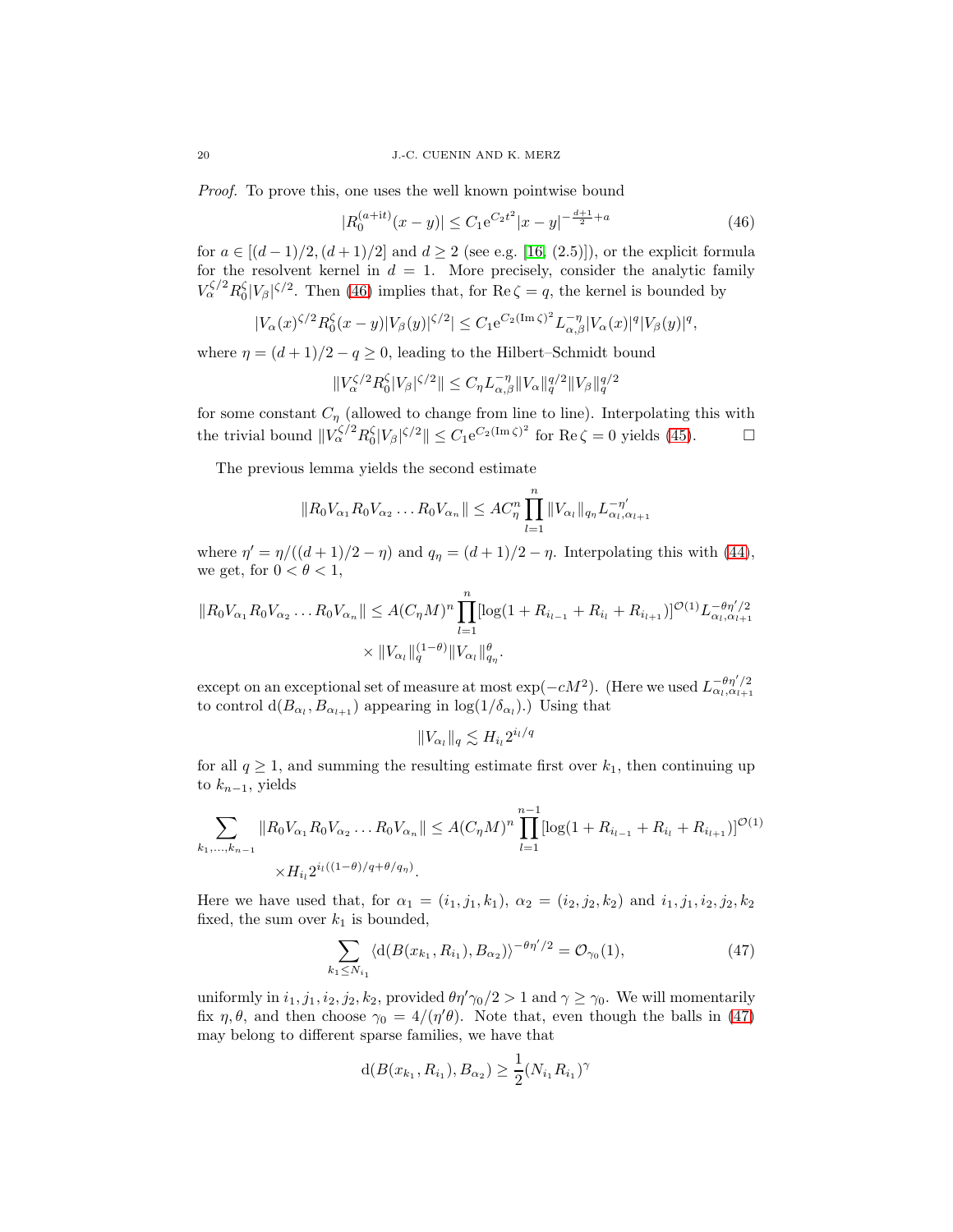for all but at most one  $k_1$ . Indeed, suppose for contradiction that this does not hold for two distinct  $k_1, k'_1$ . Then by the triangle inequality,

$$
d(B(x_{k_1}, R_{i_1}), B(x_{k'_1}, R_{i_1})) < (N_{i_1}R_{i_1})^{\gamma},
$$

which contradicts the sparsity of the collection  $\{B(x_{k_1}, R_{i_1})\}.$ 

Note that the last summation over  $k_n$  produces a  $\mathcal{O}(2^{i_n})$  factor, but this can be absorbed into the constant  $A$  after summing over  $i_n$  and hence we do dot display it.

Summing over  $j_1, \ldots, j_n$  yields

$$
\sum_{j_1,\dots,j_n} \sum_{k_1,\dots,k_n} \|R_0 V_{\alpha_1} R_0 V_{\alpha_2} \dots R_0 V_{\alpha_n}\|
$$
  
\n
$$
\leq A (C_{\eta} M)^n \prod_{l=1}^n [\log(1 + R_{i_{l-1}} + R_{i_l} + R_{i_{l+1}})]^{\mathcal{O}(1)} K_{i_l} H_{i_l} 2^{i_l((1-\theta)/q + \theta/q_\eta)},
$$

where  $K_i$  is as in [\(40\)](#page-17-3). Finally, summing over  $i_1, \ldots, i_n$  yields

$$
\|[R_0V]^n\|\leq A(C_\eta MK)^n(\sum_{i\in\mathbb{Z}_+}\langle i\rangle^{\mathcal{O}(1)}H_i2^{i((1-\theta)/q+\theta/q_\eta+1/K)})^n.
$$

Once K is fixed, we choose  $\eta$ ,  $\theta$  such that  $0 < \theta(1/q_{\eta} - 1/q) < 1/K$ . Then

$$
\text{spr}(R_0 V_\omega) = \lim_{n \to \infty} \|[R_0 V]^n\|^{1/n} \le C_{\eta, K} M \sum_{i \in \mathbb{Z}_+} H_i 2^{i/q} 2^{3i/K},\tag{48}
$$

where we used that  $\langle i \rangle^{\mathcal{O}(1)} \leq C_K 2^{i/K}$ .

7.4. Completion of the proof of Theorem [3.](#page-2-0) We use [\(48\)](#page-20-0) for  $\tilde{q} > q$  instead of q, that is we now regard  $(d+1)/2 < q < d+1$  as given and choose  $\tilde{q} < d+1$  and K such that  $1/\tilde{q} + 3/K < 1/q$ . Then

$$
\text{spr}(R_0V_\omega)\lesssim \sup_{i\in\mathbb{Z}^+}H_i2^{i/q}\sum_{i\in\mathbb{Z}_+}2^{i(1/\tilde{q}-1/q+3/K)}\leq C_{\tilde{q},K}M\|V\|_{L^{q,\infty}}.
$$

Clearly, the choice of  $\tilde{q}$  depends only on q, K, d and  $||V||_{L^q} \leq ||V||_{L^q} \sim$ . We have thus proved the main estimate of this section, which also completes the proof of Theorem [3.](#page-2-0)

<span id="page-20-1"></span>**Lemma 22.** Let  $q < d+1$ . Then there exists c,  $M_0$  such that for all  $M \geq M_0$ ,  $z = (\lambda + i\varepsilon)^2$ ,  $\lambda \asymp 1$ ,  $|\varepsilon| \ll 1$  and  $V \in L^q(\mathbb{R}^d)$ ,

<span id="page-20-0"></span>
$$
\text{spr}(R_0(z)V_\omega) \le M \|V\|_q
$$

except for  $\omega$  in a set of measure at most  $\exp(-cM^2)$ .

7.5. Global extension bound. For potential future reference we include a similar bound to that proved in Lemma [22,](#page-20-1) but for the norms of the elementary operators [\(10\)](#page-5-2) instead of the spectral radius of  $R_0V$ .

<span id="page-20-2"></span>**Proposition 23.** Let  $q < d+1$ . Then there exist constants  $M_0$ , c such for any  $M \geq M_0$ ,  $\lambda, \lambda' \asymp 1$  and  $V \in L^q(\mathbb{R}^d)$ ,

$$
\|\mathcal{E}_{\lambda}^* V_{\omega} \mathcal{E}_{\lambda'} \| \leq M \langle h \rangle^{d/2} (\log \langle h \rangle)^2 \| V \|_{L^q},
$$

except for  $\omega$  in a set of measure at most  $\exp(-cM^2)$ .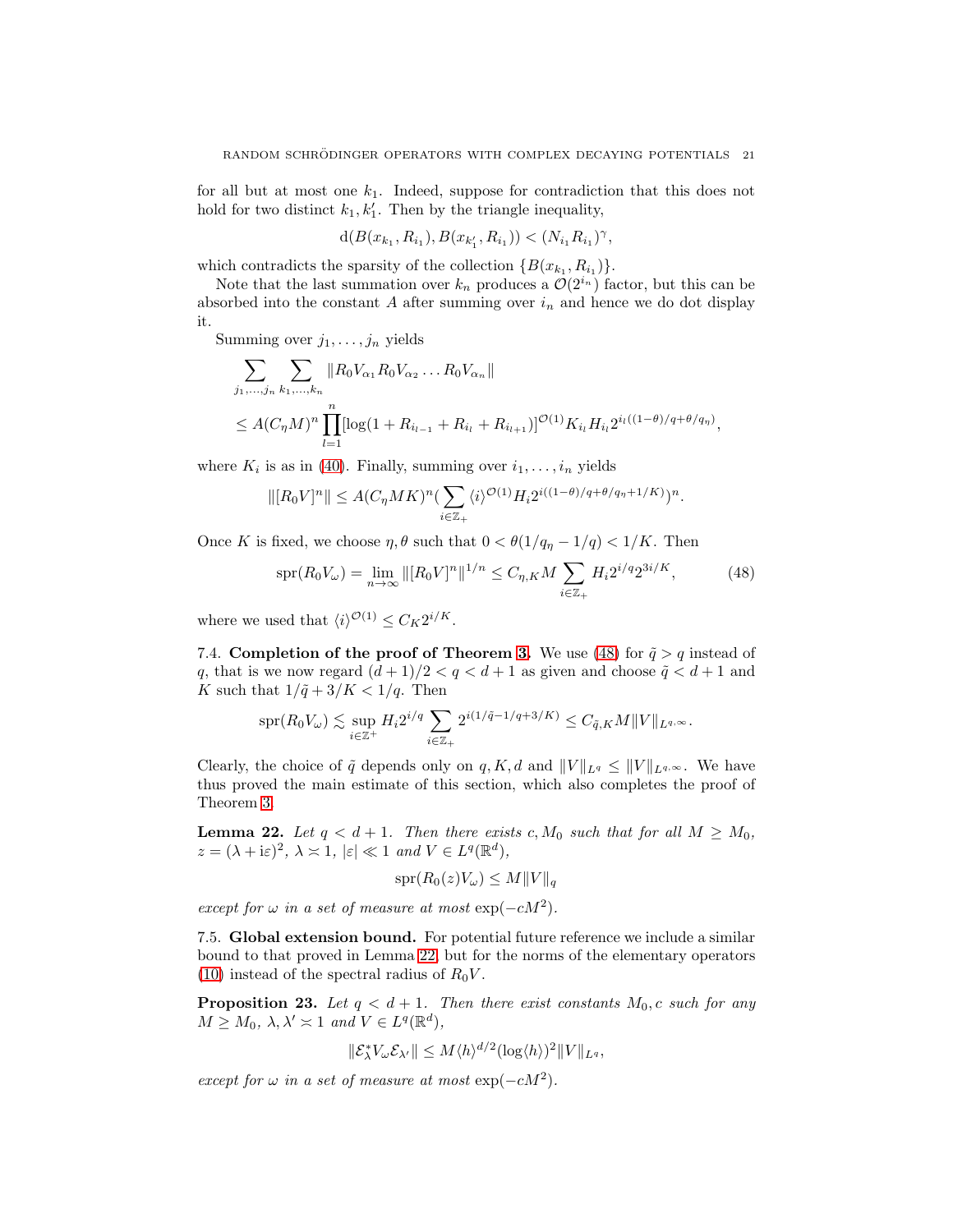In the following, we use the notation  $||V||_{\ell^{\infty}L^q} = \sup_{j\leq N} ||V||_{L^q(B(x_j,R))}$  and  $V_j = V \mathbf{1}_{(B(x_j,R))}$ , whenever V is supported on a  $\gamma$ -sparse collection  $\{B(x_j, R)\}_{j=1}^N$ . We will show that Lemma [23](#page-20-2) follows from the subsequent lemma.

<span id="page-21-0"></span>**Lemma 24.** There exist constants  $M_0, c, \gamma_0 > 0$  such that the following holds. For any  $R > 0$ ,  $0 < h < R$ ,  $\lambda, \lambda' \geq 1$ ,  $q < d+1$ ,  $N \in \mathbb{N}$ ,  $\gamma \geq \gamma_0$ , for any  $V \in L^q(\mathbb{R}^d)$ supported on a  $\gamma$ -sparse collection  $\{B(x_j, R)\}_{j=1}^N$ , and for any  $M \geq M_0$ ,  $\varepsilon > 0$ ,

$$
\|\mathcal{E}_{\lambda}^* V_{\omega} \mathcal{E}_{\lambda'}\| \leq C_{q,\varepsilon} (M^2 + \log N)^{1/2} \langle h \rangle^{d/2} (\log \langle h \rangle)^2 \langle R \rangle^{\varepsilon} \|V\|_{\ell^{\infty} L^q},
$$

except for  $\omega$  in a set of measure at most  $\exp(-cM^2)$ .

*Proof.* We may assume without loss of generality that  $\lambda, \lambda' = 1$  and  $R > 2$ . We omit the subscripts in  $\mathcal{E}^*_{\lambda}, \mathcal{E}_{\lambda'}$  as well as the (obvious) h-dependence (i.e. we set  $h = 1$ ). Consider the operators

$$
T_j = \mathcal{E}^* V_j \mathcal{E}, \quad 1 \le j \le N,
$$

where we omitted  $\omega$  from the notation. Then

$$
T_i T_j^* = \mathcal{E}^* V_i \mathcal{E} \mathcal{E}^* \overline{V_j} \mathcal{E}, \quad T_i^* T_j = \mathcal{E}^* \overline{V_i} \mathcal{E} \mathcal{E}^* V_j \mathcal{E}.
$$

As in the endpoint proof of the Stein–Tomas theorem (see e.g.  $[23, K.1.2.2]$ ) we embed  $\mathcal{E} \mathcal{E}^*$  into an analytic family of operators  $U_s$  in the strip  $(1-d)/2 \leq \text{Re } s \leq 1$ , satisfying

$$
||U_s||_{L^2 \to L^2} \lesssim 1
$$
, Re  $s = 1$ ,  
 $||U_s||_{L^1 \to L^\infty} \lesssim 1$ , Re  $s = (1 - d)/2$ ,

and  $U_0 = \mathcal{E} \mathcal{E}^*$ . Similarly as in the proof of Lemma [21](#page-18-3) we then use complex interpolation on the family  $|V_i|^{\frac{1-s}{2}} U_s |V_j|^{\frac{1-s}{2}}$  to obtain the bound

$$
\||V_i|^{\frac{1}{2}}\mathcal{E}\mathcal{E}^*|V_j|^{\frac{1}{2}}\|\lesssim L_{ij}^{-\eta'}\|V_i\|_{L^{q_\eta}}^{\frac{1}{2}}\|V_j\|_{L^{q_\eta}}^{\frac{1}{2}}
$$

for  $\eta' = \eta/q_{\eta}, q_{\eta} = (d+1)/2 - \eta$  and  $0 < \eta \ll 1$ . By the Stein–Tomas and Hölder's inequality, we also have

$$
\|\mathcal{E}^* V_i^{\frac{1}{2}}\| \lesssim \|V_j\|_{L^{q_{\eta}}}^{\frac{1}{2}}, \quad \|V_i^{\frac{1}{2}} \mathcal{E}\| \lesssim \|V_j\|_{L^{q_{\eta}}}^{\frac{1}{2}}.
$$

Combining the last two displayed formulas yields the deterministic bound

$$
\|T_iT_j^*\|^{\frac{1}{2}}+\|T_i^*T_j\|^{\frac{1}{2}}\lesssim L_{ij}^{-\eta'}\|V\|_{\ell^{\infty}L^{q_{\eta}}}
$$

for all  $i, j \leq N$ . On the other hand, the bound of Lemma [15](#page-10-2) (and changing variables  $2q \to q)$  yields

$$
||T_iT_j^*||^{\frac{1}{2}} + ||T_i^*T_j||^{\frac{1}{2}} \le M_1(\log R)^{5/2}||V||_{\ell^{\infty}L^q}
$$

for all  $i, j \leq N$ , and for all  $\omega$  except for an exceptional set of measure at most  $N \exp(-cM_1^2)$ . Interpolating the previous two estimates as in the proof of Lemma [22,](#page-20-1) we get by the Cotlar–Stein lemma and [\(47\)](#page-19-1),

$$
\|\mathcal{E}^* V \mathcal{E}\| \leq C_{\eta,\gamma_0} [(\log R)^{5/2} \|V\|_{\ell^\infty L^q}]^{1-\theta} \|V\|_{\ell^\infty L^{q_\eta}}^{\theta}
$$

for any  $\theta \in (0, 1)$  and for all  $\omega$  except for an exceptional set, provided  $\theta \eta' \gamma_0/2 > 1$ and  $\gamma \geq \gamma_0$ . Finally, we use Hölder's inequality

$$
||V||_{\ell^{\infty}L^{q_{\eta}}} \lesssim R^{d/s_{\eta}}||V||_{\ell^{\infty}L^{q}}, \quad \frac{1}{q_{\eta}} = \frac{1}{s_{\eta}} + \frac{1}{q},
$$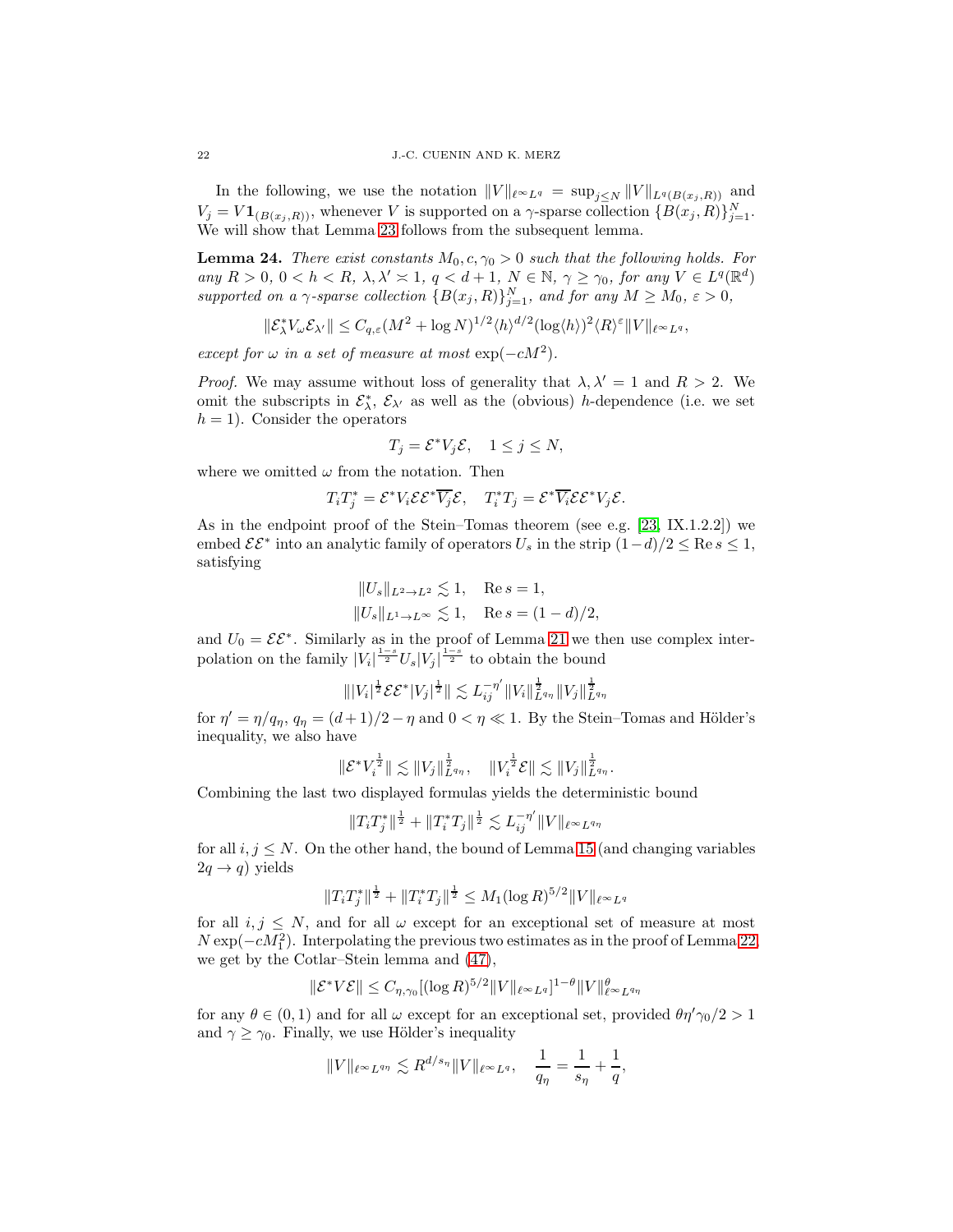to convert the previous estimate to

$$
\|\mathcal{E}^* V \mathcal{E}\| \leq C_{\eta, \gamma_0} [\log R]^{5(1-\theta)/2} R^{\theta d/s_{\eta}} \|V\|_{\ell^{\infty} L^q}.
$$

We now fix  $0 < \eta \ll 1$  (small, but independent of  $\varepsilon$ ) and choose  $\theta \in (0,1)$  such that

$$
[\log R]^{5(1-\theta)/2} R^{\theta d/s} \le R^{\varepsilon}.
$$

Moreover, we choose  $M_1 = (M^2 + c^{-1} \log N)^{1/2}$ , which ensures that the exceptional set has measure at most exp( $-cM^2$ ). Then the claim holds with the choice  $\gamma_0 =$  $4/(\eta'\theta)$ . The remainder of the proof is the same as that of Lemma [22.](#page-20-1)

Proof of Proposition [23.](#page-20-2) We again use the sparse decomposition of Subsection [7.2](#page-17-4) and recall the bounds [\(40\)](#page-17-3) on  $K_i, N_i, R_i$ . As before, we also set  $\lambda, \lambda', h = 1$ . Lemma [24](#page-21-0) yields the estimate

$$
\|\mathcal{E}^* V_{ij}\mathcal{E}\| \leq C_{q,\varepsilon} (M_i^2 + \log N_i)^{1/2} R_i^{\varepsilon} \|V_{ij}\|_q
$$

for all  $q < d+1$ , uniformly in i, j and for  $\omega$  outside of a set of measure  $\exp(-cM_i^2)$ . Here we are assuming, as we may, that  $M_i, N_i, R_i > 2$ , say. We may choose  $M_i$ freely, and we take  $M_i = 2M\langle i \rangle^{\delta}$ , with  $\delta > 0$ . Summing over j yields, by the triangle inequality,

$$
\|\mathcal{E}^* V_i \mathcal{E}\| \leq C_{q,\varepsilon} K_i (M_i^2 + \log N_i)^{1/2} R_i^{\varepsilon} \|V_i\|_q.
$$

Summing over i,

$$
\|\mathcal{E}^*V_i\mathcal{E}\| \leq C_{q,\varepsilon,K}\sum_{i\in\mathbb{Z}_+} H_i2^{i(1/q+2/K+\varepsilon\gamma^K)}.
$$

Here we also used [\(40\)](#page-17-3),  $||V_i||_q \lesssim H_i 2^{i/q}$  and  $(M^2 + \log N_i)^{1/2} \leq C_K M 2^{i/K}$ . We again apply this bound for  $\tilde{q} > q$  instead of q, this time with  $\tilde{q} < d+1$  and  $K, \varepsilon$ such that  $1/\tilde{q} + 2/K + \varepsilon \gamma^K < 1/q$ . Then the claimed bound again follows by summing a geometric series. The union bound yields that this bound holds outside an exceptional set of measure at most

$$
\sum_{i,j} \exp(-c'M_i^2) \le \sum_i K_i \exp(-c'M_i^2) \le \exp(-cM^2),
$$
  
since of  $M_i$ .

due to the choice of  $M_i$ .

Appendix A. Geometric series estimate

<span id="page-22-0"></span>**Lemma 25.** Let  $A > 0$ . Then we have

$$
\sum_{k,k'\in\mathbb{Z}_+}\min(2^{-k-k'},A)\lesssim\begin{cases}A(1+(\log A)^2)& \text{ if }A<1,\\1& \text{ if }A\geq 1.\end{cases}
$$

*Proof.* The case  $A \geq 1$  is trivial. Assume  $A < 1$ . We split the double sum into the obvious regions  $\Sigma_1 = \{(k, k') : 2^{-k-k'} \leq A\}$  and  $\Sigma_2 = \{(k, k') : 2^{-k-k'} > A\}.$ Then we have

$$
\sum_{(k,k')\in\Sigma_1} \min(2^{-k-k'}, A) = \sum_{k'\in\mathbb{Z}_+} 2^{-k'} \sum_{k:2^{-k}\leq 2^{k'}A} 2^{-k} \lesssim \sum_{k'\in\mathbb{Z}_+} 2^{-k'} \min(1, 2^{k'}A).
$$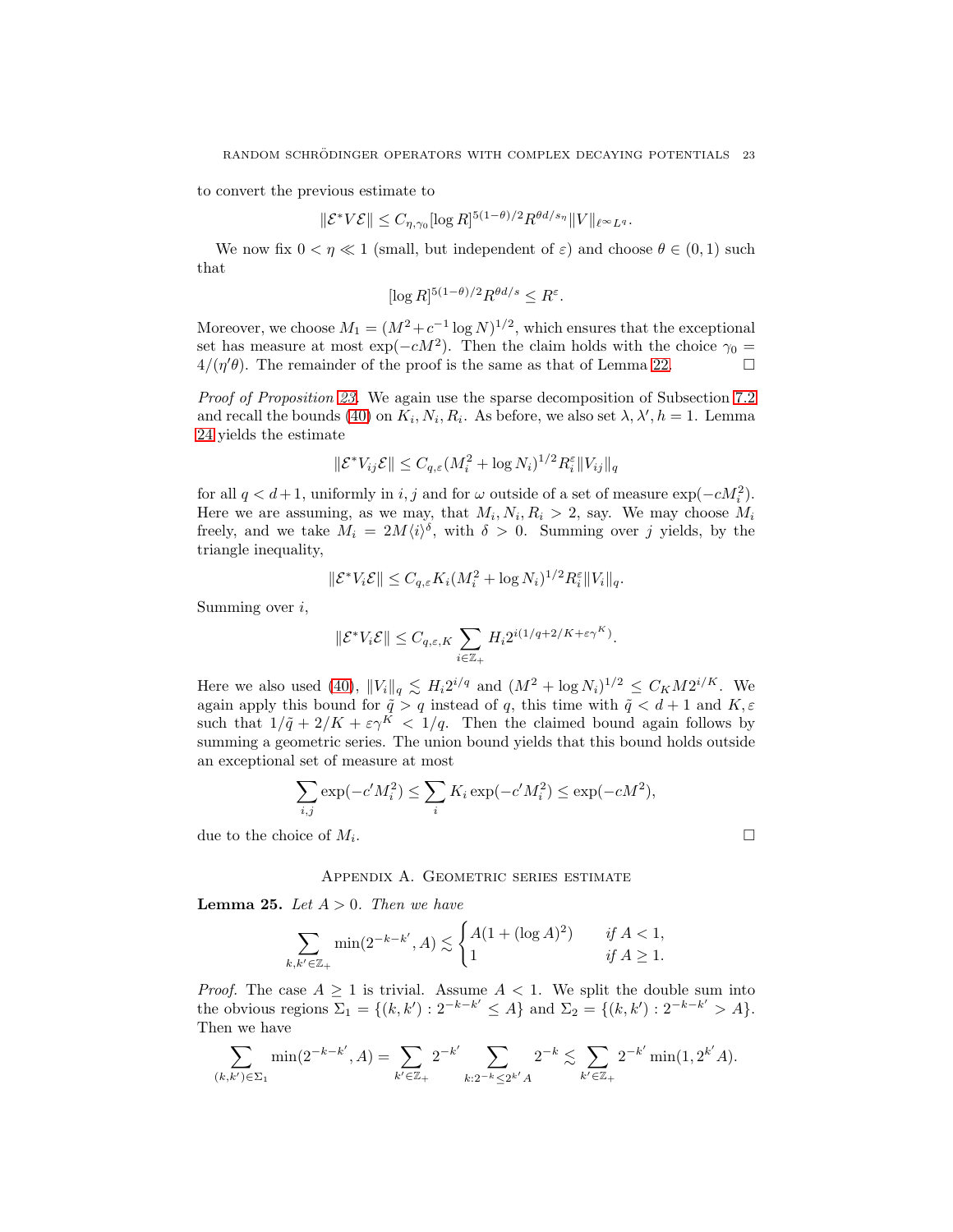Splitting the last sum again in the obvious way yields

$$
\sum_{(k,k')\in\Sigma_1} \min(2^{-k-k'}, A) \lesssim A(1+\log A^{-1}).
$$

Turning to the contribution of  $\Sigma_2$ , we have

$$
\sum_{(k,k')\in\Sigma_2} \min(2^{-k-k'}, A) = A \sum_{k'\in\mathbb{Z}_+} |\{k\in\mathbb{Z}_+ : 2^{-k} > 2^{k'}A\}|
$$
  

$$
\leq A \sum_{k'\in\mathbb{Z}_+} (\log A - k')_+ \leq A(\log A)^2.
$$

The claim follows since  $\log A^{-1} \leq 1 + (\log A)^2$ .

We now provide details of the calculation at the end of the proof of Lemma [15.](#page-10-2) Without loss of generality we may assume that  $||V||_{2q} = 1$ . By Lemma [16,](#page-12-0) we have

$$
\sum_{k,k'\in\mathbb{Z}_+} \int \mathbf{E} \max_{\mathcal{F}_k \times \mathcal{F}_{k'}} |X_{\xi,\xi'}| \, dy \, d\tau \, d\tau' \lesssim R^{d-d/2q} \sum_{k,k'\in\mathbb{Z}_+} \min(2^{-k-k'}, A)
$$

with  $A = R^{-d+d/2q} (\log R)^{1/2} h^{d/2}$ , where we recall that we are assuming that  $R, h >$ 2. Since we may always assume that  $R \gg 1$  and  $h < R$  (otherwise there is no randomization), we have  $A \ll 1$ , and thus

$$
R^{d-d/2q} \sum_{k,k' \in \mathbb{Z}_+} \min(2^{-k-k'}, A) \lesssim (\log R)^{1/2} h^{d/2} (\log h + \log R)^2
$$

<span id="page-23-0"></span>by Lemma [25.](#page-22-0)

### Appendix B. Knapp example

As mentioned in the introduction, we prove optimality (up to logarithms) of the key bounds of Lemmas [15](#page-10-2) and [19.](#page-16-0) In view of the foliation [\(35\)](#page-15-3) it is sufficient to prove optimality of Lemma [15.](#page-10-2) To this end, let V be the indicator function of the tube

$$
T_R = \{(x_1, x') : |x_1| < R, |x'| < R^{1/2}\},
$$

normalized in  $L^q$ , i.e.  $V = R^{-\frac{d+1}{2q}} 1_{T_R}$  (we will mollify this later). Here  $R > 1$  is a large parameter. We consider the randomization  $V_\omega$  (as in [\(3\)](#page-0-2)) of this potential. We assume in the following that  $\lambda = 1$  in Lemma [15](#page-10-2) and that h is sufficiently small (to be fixed later). It is easy to see that we have

$$
\mathbf{E} ||\mathcal{E}^* V_\omega \mathcal{E}||^2 = \mathbf{E} ||\mathcal{E}^* \overline{V_\omega} \mathcal{E} \mathcal{E}^* V_\omega \mathcal{E}|| = \mathbf{E} \sup_{||f||_{L^2(M)}=1} |\langle \mathcal{E} \mathcal{E}^* V_\omega \mathcal{E} f, V_\omega \mathcal{E} f \rangle|
$$
  
\n
$$
\geq \sup_{||f||_{L^2(M)}=1} |\mathbf{E} \langle \mathcal{E} \mathcal{E}^* V_\omega \mathcal{E} f, V_\omega \mathcal{E} f \rangle|
$$
  
\n
$$
\geq \sup_{||f||_{L^2(M)}=1} |\operatorname{Re} \mathbf{E} \langle \mathcal{E} \mathcal{E}^* V_\omega \mathcal{E} f, V_\omega \mathcal{E} f \rangle|,
$$

where we recall that M is the unit sphere in  $\mathbb{R}^d$ . In order to estimate the last expression from below, we consider a Knapp example (see e.g. [\[6,](#page-24-8) Example 1.8])

$$
\hat{f}_R(\xi) := R^{\frac{d-1}{4}} \eta(R\xi_1, R^{1/2}\xi'),
$$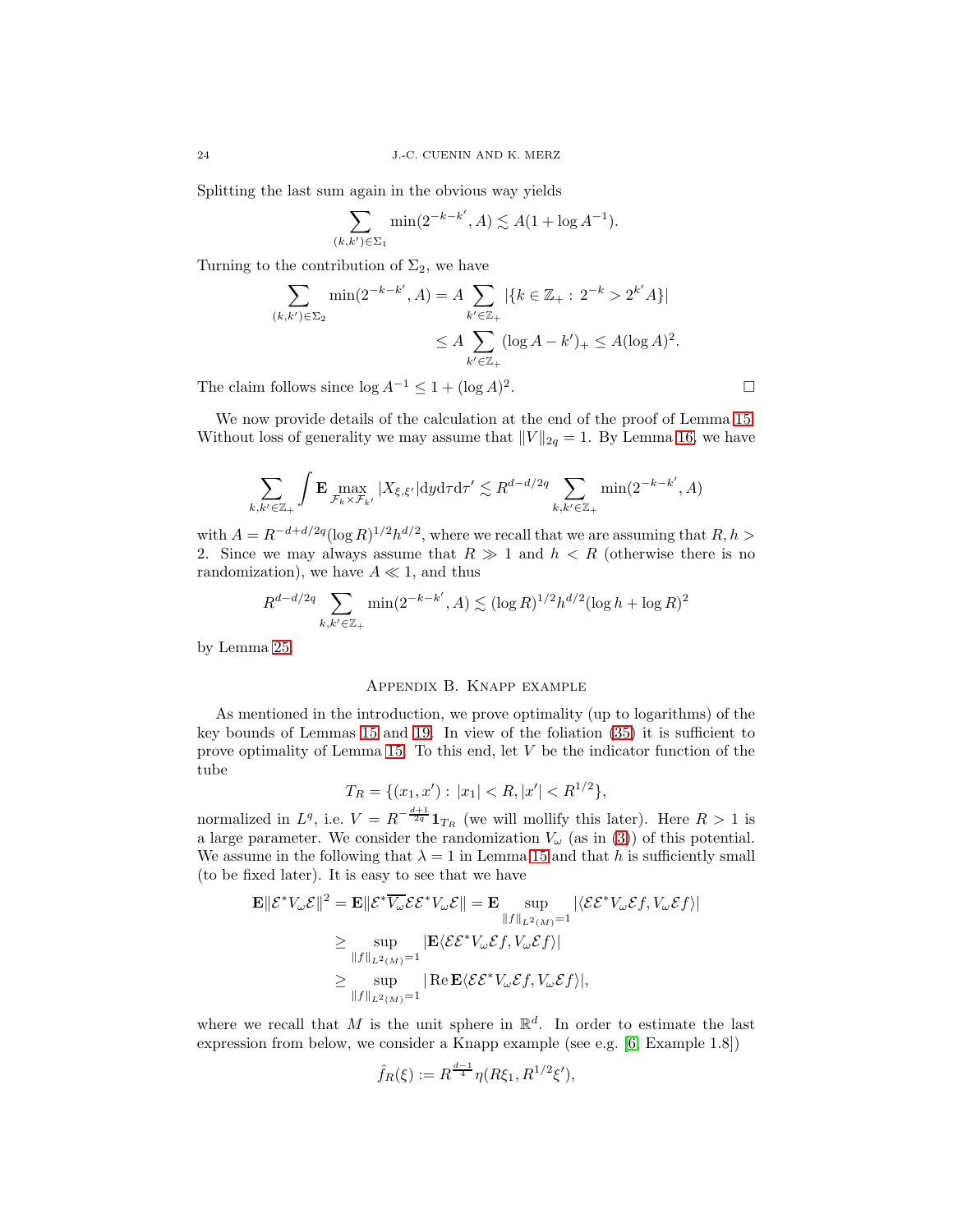where  $\xi = (\xi_1, \xi') \in \mathbb{R} \times \mathbb{R}^{d-1}$  and  $\eta \in C_0^{\infty}(B(0, 2))$  is a nonnegative bump function equal to 1 on  $B(0, 1)$ . The normalization is chosen such that (up to an Rindependent constant)  $||f||_{L^2(M)} = 1$ . Assuming, as we may, that  $\mathbf{E} \omega_i \omega_j = \delta_{ij}$ , we have

$$
\mathbf{E}\langle \mathcal{E}\mathcal{E}^*V_{\omega}\mathcal{E}f, V_{\omega}\mathcal{E}f \rangle = \sum_{j \in h\mathbb{Z}^d} \int_{\mathbb{R}^d \times \mathbb{R}^d} (\mathcal{E}\mathcal{E}^*)(x-y) \overline{V_j(y)(\mathcal{E}f)(y)} V_j(x) (\mathcal{E}f)(x) dy dx,
$$

where we wrote  $V_j = V_\omega \mathbf{1}_{Q_j}, Q_j = j + hQ$ . Since  $\mathcal{E} \mathcal{E}^*$  is proportional to convolution with  $(d\sigma)^\vee$  and the latter oscillates on the unit scale, there are positive constants r, c such that  $\text{Re}(\text{d}\sigma)^{\vee} \geq c$  on  $[0, r]$  (this follows from standard stationary phase asymptotics). Assume now that  $2h < r$ . Then, using the above Knapp example  $f_R$ as a test function and changing variables  $u = x - y$ , we obtain

$$
\mathbf{E} \|\mathcal{E}^* V_{\omega} \mathcal{E}\|^2 \gtrsim \text{Re} \sum_{j \in h \mathbb{Z}^d} \int_{\mathbb{R}^d \times \mathbb{R}^d} \overline{F_j(x - u)} F_j(x) \, \text{d}u \, \text{d}x, \quad (F_j = V_j \mathcal{E} f_R)
$$

up to an error involving the imaginary part  $\overline{F_j(x-u)}F_j(x)$  (which is small as we will see). At this point we consider a smooth (at the scale of  $T_R$ ) version of the potential; this does not affect the previous arguments. What we gain by this is that now  $\|\nabla F_j\|_{\infty} = \mathcal{O}(R^{-1/2}) \|F_j\|_{\infty}$ , whence, by Taylor expansion,

$$
\sum_{j\in h\mathbb{Z}^d}\int_{\mathbb{R}^d\times\mathbb{R}^d}\overline{F_j(x-u)}F_j(x)=(2h)^d(1-\mathcal{O}(R^{-1/2}))\sum_{j\in h\mathbb{Z}^d}\int_{\mathbb{R}^d}|F_j(x)|^2\mathrm{d}x.
$$

Computing the integral, this shows that

$$
\mathbf{E} \|\mathcal{E}^* V_{\omega} \mathcal{E} \|^2 \gtrsim R^{1 - \frac{d+1}{q}} \|V\|_q,
$$

which implies that  $q \leq d+1$  is necessary for Lemma [15](#page-10-2) to hold (since R is arbitrarily large).

#### **REFERENCES**

- <span id="page-24-6"></span><span id="page-24-2"></span>[1] S. Bögli and J.-C. Cuenin. Counterexample to the Laptev–Safronov conjecture, 2021.
- [2] J. Bourgain. On random Schrödinger operators on  $\mathbb{Z}^2$ . Discrete Contin. Dyn. Syst., 8(1):1–15, 2002.
- <span id="page-24-7"></span>[3] J. Bourgain. Random lattice Schrödinger operators with decaying potential: some higher dimensional phenomena. In Geometric aspects of functional analysis, volume 1807 of Lecture Notes in Math., pages 70–98. Springer, Berlin, 2003.
- <span id="page-24-9"></span>[4] J.-C. Cuenin. Eigenvalue bounds for Dirac and fractional Schrödinger operators with complex potentials. J. Funct. Anal., 272(7):2987–3018, 2017.
- <span id="page-24-4"></span>[5] J.-C. Cuenin and K. Merz. Weak coupling limit for Schrödinger-type operators with degenerate kinetic energy for a large class of potentials. Lett. Math. Phys., 111(2): Paper No. 46, 2021.
- <span id="page-24-8"></span>[6] C. Demeter. Fourier restriction, decoupling, and applications, volume 184 of Cambridge Studies in Advanced Mathematics. Cambridge University Press, Cambridge, 2020.
- <span id="page-24-0"></span>[7] R. L. Frank. Eigenvalue bounds for Schrödinger operators with complex potentials. Bull. Lond. Math. Soc., 43(4):745–750, 2011.
- <span id="page-24-5"></span>[8] R. L. Frank. Eigenvalue bounds for Schrödinger operators with complex potentials. III. Trans. Amer. Math. Soc., 370(1):219–240, 2018.
- <span id="page-24-3"></span>[9] R. L. Frank, A. Laptev, E. H. Lieb, and R. Seiringer. Lieb-Thirring inequalities for Schrödinger operators with complex-valued potentials. Lett. Math. Phys., 77(3):309-316, 2006.
- <span id="page-24-1"></span>[10] R. L. Frank and B. Simon. Eigenvalue bounds for Schrödinger operators with complex potentials. II. J. Spectr. Theory, 7(3):633–658, 2017.